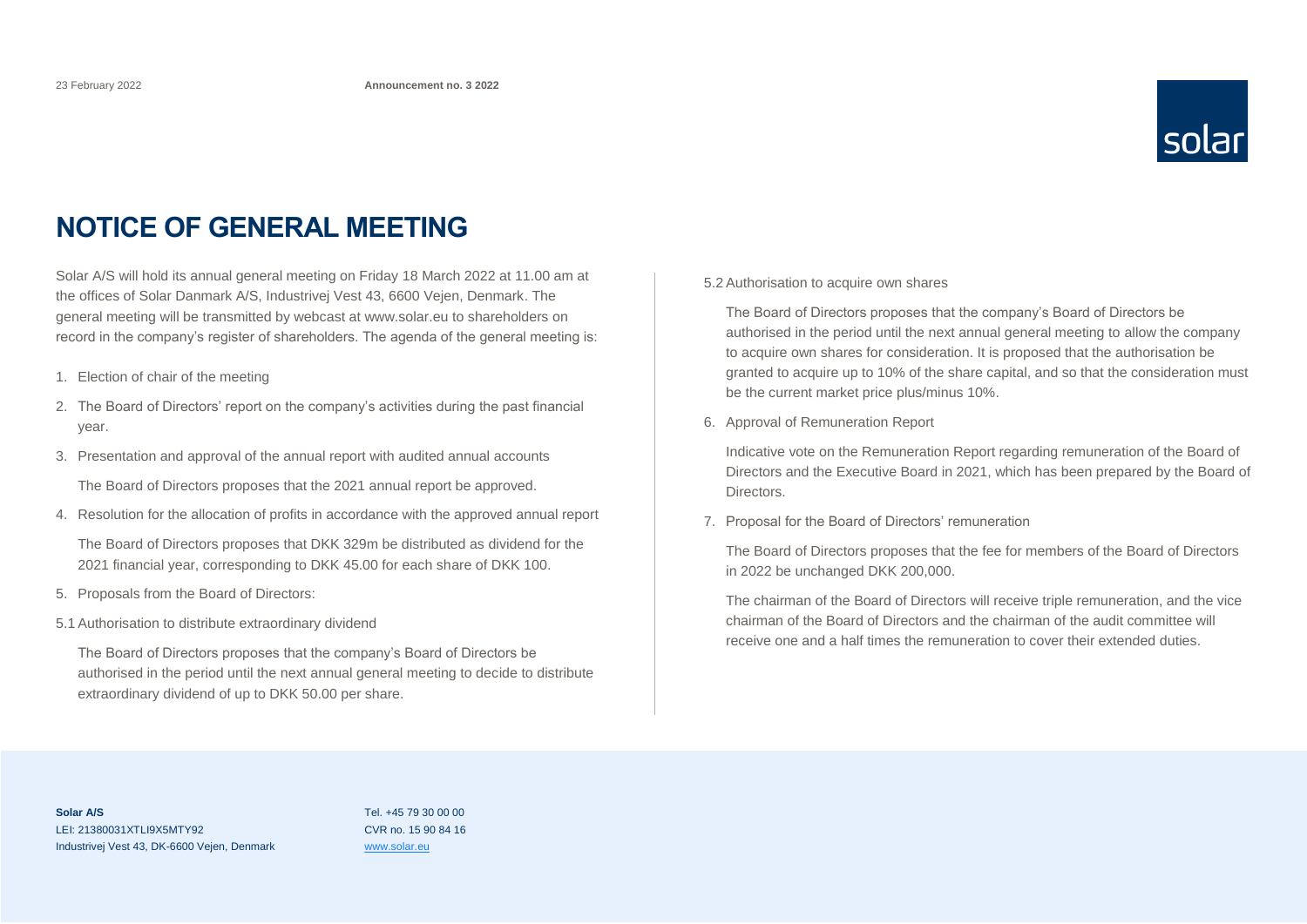

#### 8. Election of members to the Board of Directors

The nomination committee proposes new election of Katrine Borum and re-election of the current board members: Michael Troensegaard Andersen, Morten Chrone, Peter Bang, Louise Knauer and Jesper Dalsgaard.

Jens Borum has announced that he declines re-election.

Reference is made to the attached appendix 1 from the nomination committee for details about the proposed candidates.

#### 9. Election of auditor

In accordance with the recommendation of the audit committee, The Board of Directors proposes re-election of Deloitte, Statsautoriseret Revisionspartnerselskab, CVR 33 96 35 56, as the company's auditor. The audit committee has not been influenced by third parties and is not subject to any agreements with third parties that restrict the general meeting's election of certain auditors or audit firms.

#### 10. Authorisation to the chair of the meeting

The Board of Directors proposes that the general meeting authorises the chair of the general meeting (with a right of substitution) to file and register the adopted resolutions with the Danish Business Authority and to make such amendments to the documents filed with the Danish Business Authority, as the Danish Business Authority may request or find appropriate in connection with the registration of the adopted resolutions.

#### 11. Any other business

The notice, the total number of shares and the voting rights at the date of the notice, including the total number of each class of shares, the agenda, the complete proposals, the company's 2021 Annual Report with consolidated accounts, the Remuneration Report, the registration of attendance form as well as the proxy form and postal voting form will be available as from 23 February 2022 at www.solar.eu.

As for the collection and processing of personal data, reference is made to Information on data protection law issues in connection with the annual general meeting and the company's cookie policy, which are available at www.solar.eu.

#### **Adoption requirements**

The Board of Directors' proposals may be adopted by a simple majority of votes.

#### **The right to attend and vote at the general meeting**

A shareholder's right to attend and vote at the general meeting is determined on the basis of the shares that the shareholder holds and has registered or reported for recording in the company's register of shareholders not later than on 11 March 2022 (the date of registration). Attendance is also subject to the shareholder having timely obtained an admission card as described below.

**Solar A/S** LEI: 21380031XTLI9X5MTY92 Industrivej Vest 43, DK-6600 Vejen, Denmark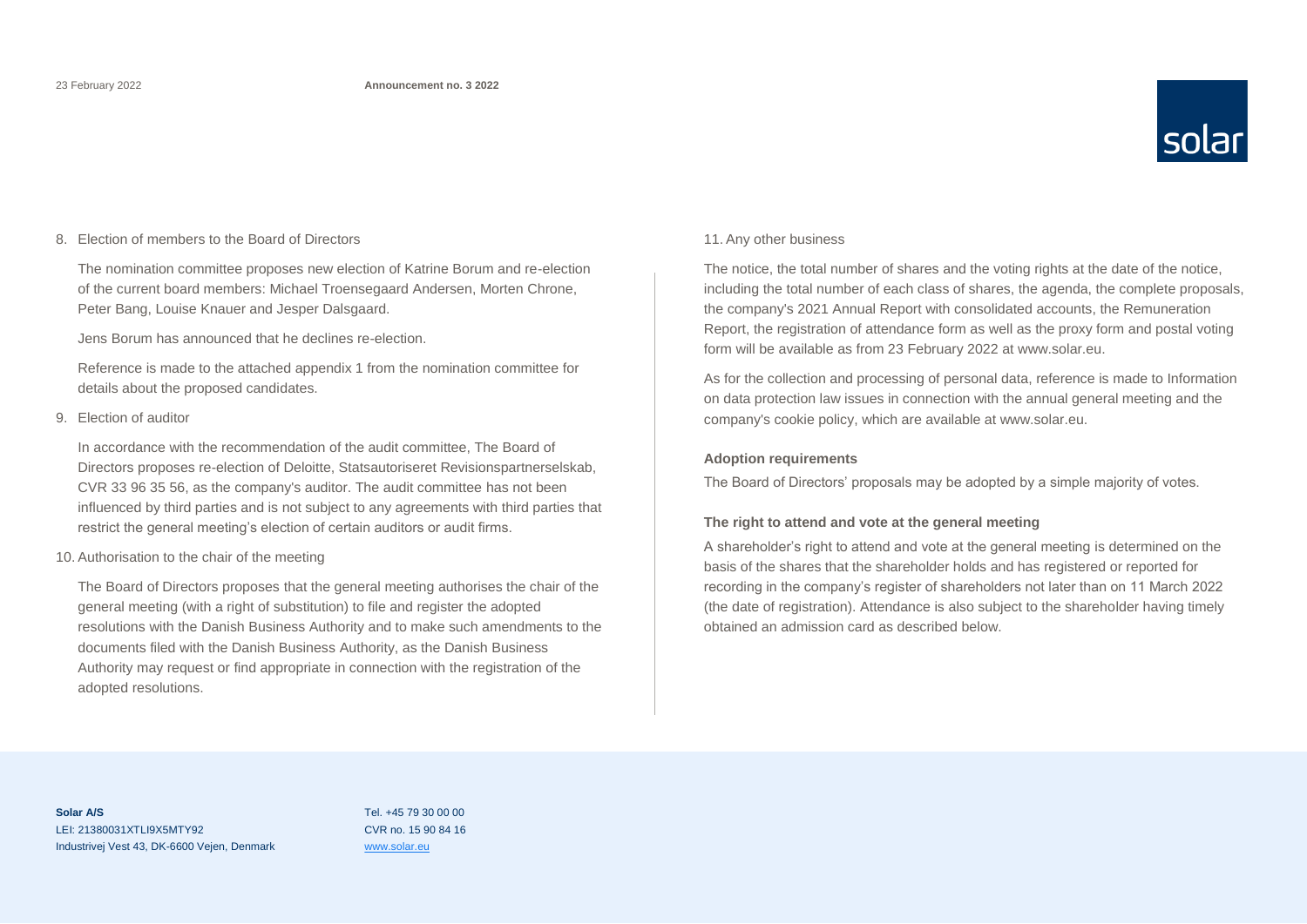

#### **Registration of attendance**

Shareholders who want to attend the general meeting must register their attendance by Monday 14 March 2022 at 11:59 pm.

Registration of attendance can be made as follows:

- Electronically via Solar's InvestorPortal at www.solar.eu or at www.vp.dk/agm,
- By completing, signing and returning a form, which can be printed from www.solar.eu, to Euronext Securities, Nicolai Eigtveds Gade 8, 1402 Copenhagen by mail, or to vp\_vpinvestor@euronext.com by e-mail,
- By contacting Euronext Securities by phone at +45 4358 8866, by e-mail at vp\_vpinvestor@euronext.com, or by personal or written application to Euronext Securities, Nicolai Eigtveds Gade 8, 1402 Copenhagen.

Confirmation of registration will be sent by e-mail to the e-mail address provided by the shareholder in connection with registration of attendance. If you do not provide an e-mail address when registering your attendance, your admission card will handed to you at the entrance if you present identification. Voting paper will be handed to you when you arrive at the general meeting and present your admission card.

#### **Proxy or postal vote**

Shareholders may vote by proxy or by postal vote. Proxy or postal voting may be submitted electronically via Solar's InvestorPortal at www.solar.eu or at www.vp.dk/agm (both require digital signature) or in writing by using the physical proxy form or postal

voting form that can be printed from the website www.solar.eu. If the proxy form or the postal voting form is used, the filled in and signed form should be forwarded by letter to Euronext Securities, Nicolai Eigtveds Gade 8, 1402 Copenhagen. Alternatively, the filled in and signed form can be scanned and sent by email to vp\_vpinvestor@euronext.com.

The completed proxy form must reach Euronext Securities by Monday, 14 March 2022, at 11:59 pm at the latest, while postal votes must reach Euronext Securities by Wednesday, 16 March 2022 at 4:00 pm.

It is possible to either issue a proxy or vote by postal voting, but not both.

#### **Share capital, voting right and account holding bank**

The share capital is DKK 736,000,000 divided into shares of DKK 100.00 each and multiples hereof. The share capital is divided into DKK 90,000,000 A shares and DKK 646,000,000 B shares. Each A share of DKK 100.00 carries ten votes, and each B share of DKK 100.00 carries one vote.

The shareholders exercise their financial rights through their own depository banks.

#### **Questions from the shareholders**

Shareholders may pose questions to the agenda or documents etc. to be used for the general meeting by written letter to Solar A/S, Industrivej Vest 43, 6600 Vejen, or via email to investor@solar.dk. Shareholders may also ask questions to the company's management during the general meeting.

**Solar A/S** LEI: 21380031XTLI9X5MTY92 Industrivej Vest 43, DK-6600 Vejen, Denmark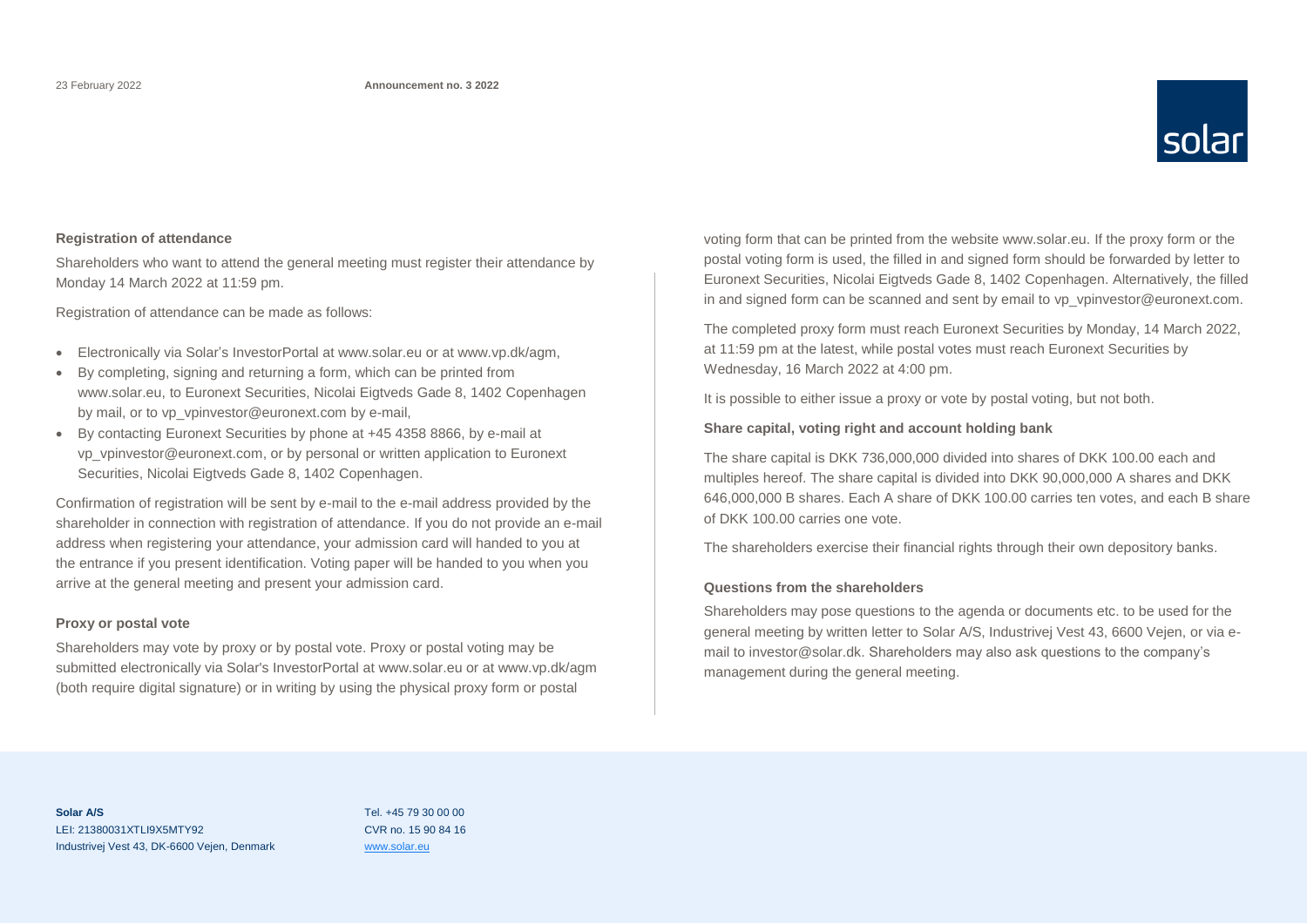

#### **Video webcast**

As a service for registered shareholders that are unable to attend the general meeting in person, the entire general meeting will be interpreted simultaneously into English and webcast via the InvestorPortal at the company's website www.solar.eu. Also, the webcast will subsequently be available on the company's website. Moreover, shareholders on record will have the opportunity, during the general meeting, to submit written questions to Solar's Director, Investor Relations, who will present the questions at the general meeting. These questions may be shortened, edited and potentially aggregated before Solar's Director, Investor Relations, puts them to the general meeting. In order to log on to the InvestorPortal, your shares will have to be registered in the register of shareholders, and you must have a digital signature. If you have a Danish civil registration number ("CPR"), the digital signature used for Netbank via Danish banks ("NemID") can normally be used. If you do not have access to NemID, you can register a personal VP-ID. Guidelines for registering a VP-ID is available at www.solar.eu.

#### **Contact**

Chairman of the Board of Directors Jens Borum - tel. +45 79 30 00 00 IR Director Dennis Callesen - tel. +45 29 92 18 11

Appendix 1: Proposals from the Nomination Committee Appendix 2: Remuneration Report 2021

#### **FACTS ABOUT SOLAR**

Solar is a leading European sourcing and services company mainly within electrical, heating & plumbing and climate & energy solutions. Our core business centres on product sourcing, value-adding services and optimisation of our customers' businesses.

We facilitate efficiency improvement and provide digital tools that turn our customers into winners. We drive the green transition and provide best in class solutions to ensure sustainable use of resources.

Solar Group is headquartered in Denmark, generated revenue of approx. DKK 12.4bn in 2021 and has approx. 2,900 employees. Solar is listed on Nasdaq Copenhagen and operates under the short designation SOLAR B. For more information, please visit www.solar.eu.

#### **Disclaimer**

This announcement was published in Danish and English today via Nasdaq Copenhagen. In the event of any inconsistency between the two versions, the Danish version shall prevail.

**Solar A/S** LEI: 21380031XTLI9X5MTY92 Industrivej Vest 43, DK-6600 Vejen, Denmark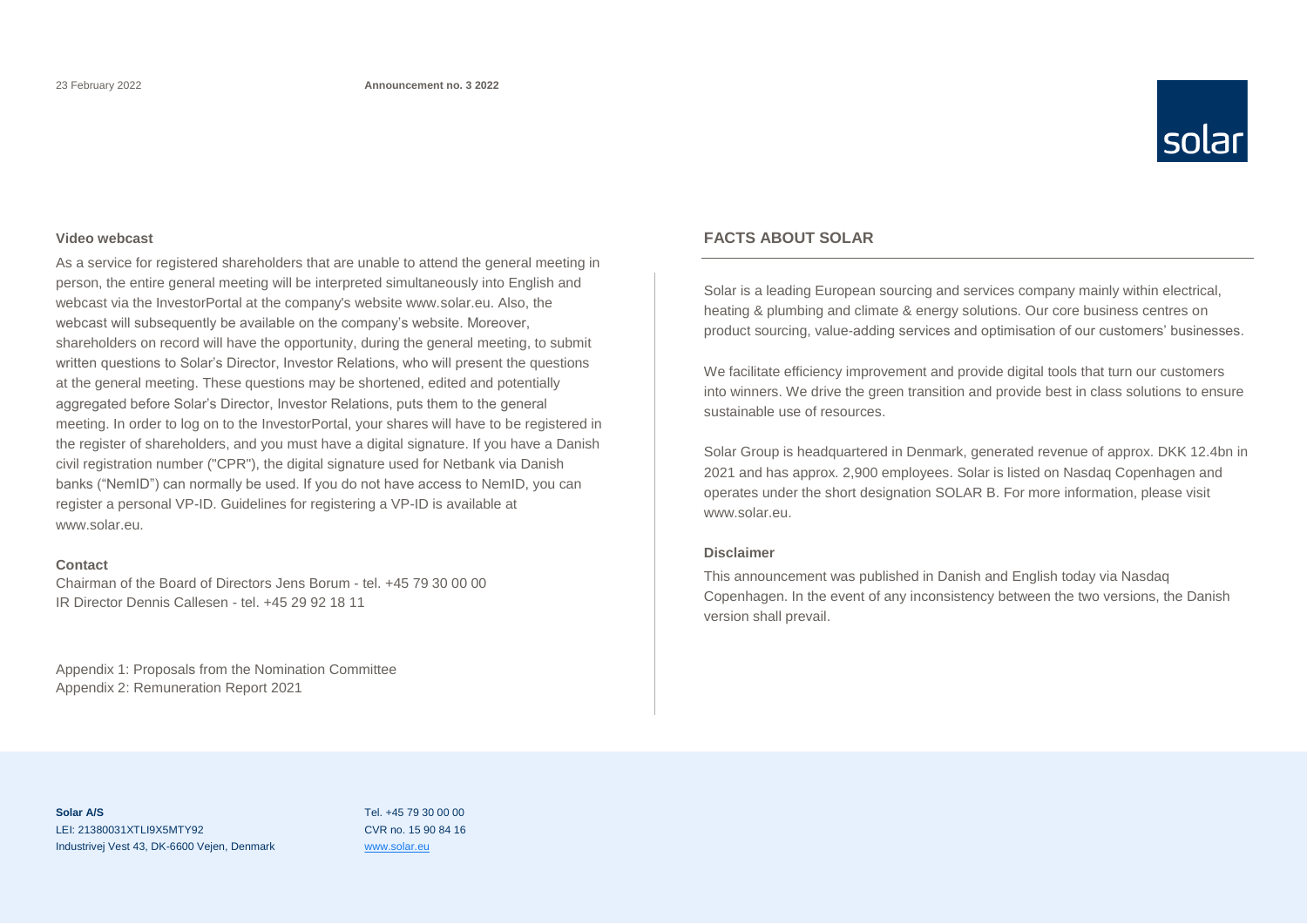

### **APPENDIX 1 PROPOSALS FROM THE NOMINATION COMMITTEE**

#### **THE ROLE OF THE NOMINATION COMMITTEE**

The Board of Directors has established a forum for dialogue concerning the future composition of the Board of Directors. A representative from the company's majority shareholder (the Fund of 20th December) together with two board representatives, including the Chairman of the company's Board of Directors, form a committee, which is to make proposals to the Board of Directors of both re-election and new election of board members. For more information on the Nomination Committee, go to [https://www.solar.eu/investor/corporate-governance/.](https://www.solar.eu/investor/corporate-governance/)

#### **PROPOSED COMPOSITION OF THE BOARD OF DIRECTORS FOR SOLAR A/S**

The Nomination Committee has reviewed and discussed the questionnaire survey evaluation led by the Chairman of the Board of Directors and has come to the conclusion that the Board of Directors matches the company's current needs in terms of industrial, functional and leadership qualifications and experience and, thus, proposes re-election of Michael Troensegaard Andersen, Morten Chrone, Peter Bang, Louise Knauer and Jesper Dalsgaard. As Jens Borum resigns from the Board of Directors, the Nomination Committee proposes new election of Katrine Borum.

**Katrine Borum** belongs to the fourth generation of the founding family and grew up with Solar being an important part of the family's history and activities. She always took an interest and wanted to engage herself in Solar.

Katrine Borum graduated as a resident doctor at the University of Copenhagen in 2010 and graduated as a medical specialist in orthopaedic surgery in 2021. She currently works as a senior registrar at Nordsjællands Hospital and has experience with managing many professions at the same time, developing an educational environment and getting all professions to pull together. Furthermore, she is committed to promote education of orthopaedic specialist registrars on national level as a member of Danish Orthopaedic Society's education committee and was previously a member of the board of Young Orthopaedic Surgeons in Denmark for five years.

As Katrine Borum comes with a different approach to the business world, she can contribute to a broad understanding of the core of the problems and at the same time create anchoring to Solar's history. In preparation for her membership of the Board of Directors she has also completed Børsen and CBS's board training programme in the spring of 2021.

Katrine Borum was born 24 May 1981.

**Solar A/S** LEI: 21380031XTLI9X5MTY92 Industrivej Vest 43, DK-6600 Vejen, Denmark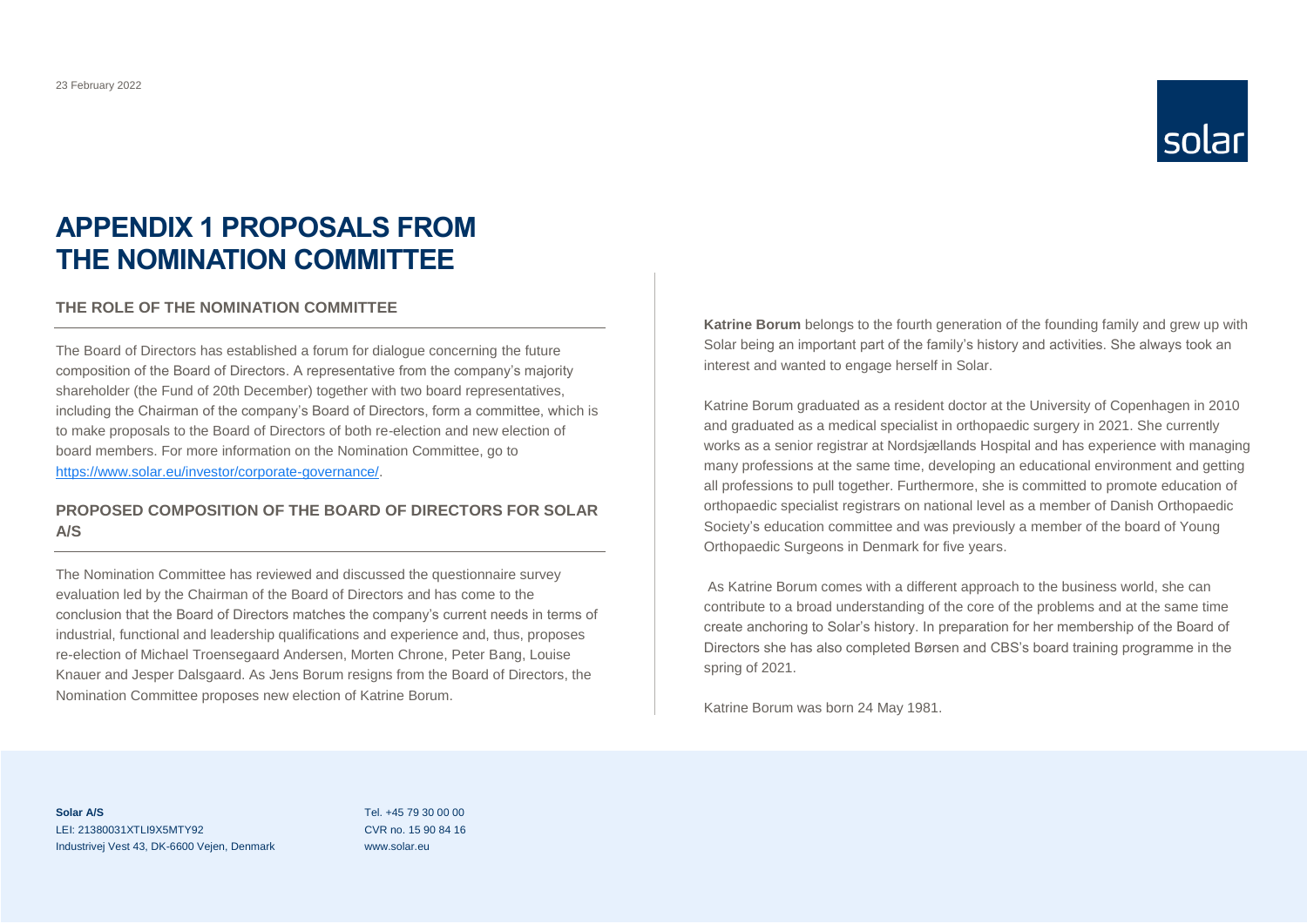

**Michael Troensegaard Andersen** has worked with H+H international A/S as the CEO since April 2011. Prior to this, Michael Troensegaard Andersen worked in top management positions in Trelleborg AB, Alto (now part of Nilfisk), Incentive A/S and Lundbeck A/S.

Through his carrier, Michael Troensegaard Andersen has been spearheading successful strategic, structural and organisational transformation. He has a broad experience from leadership positions in different areas of expertise and in different businesses. Through his position with H+H International A/S, Michael Troensegaard Andersen has gained indepth knowledge of the European Building and Building Material Industry.

Michael Troensegaard Andersen holds a Master of Science in Mechanical Engineering from Denmark's Technical University (1987) and a Graduate Diploma in Business Administration (Financial and Management Accounting) from Copenhagen Business School (1988).

Michael Troensegaard Andersen joined the Board of Directors of Solar A/S in 2021 and is also a member of the board of HS Hansen Group A/S as well as the chairman of the boards of eight companies within the H+H group.

Michael Troensegaard Andersen is presented on Solar's website at [https://www.solar.eu/our-company/management-and-board-of-directors/michael](https://www.solar.eu/our-company/management-and-board-of-directors/michael-troensegaard-andersen/)[troensegaard-andersen/](https://www.solar.eu/our-company/management-and-board-of-directors/michael-troensegaard-andersen/)

Michael Troensegaard Andersen was born 27 March 1961.

**Morten Chrone** is Group CEO of Unisport Saltex Oy and was previously group managing director at NCC Construction A/S (2005-2009), Group CCO at Brdr. A&O Johansen A/S (2009-2013), managing director at Spæncom (2013-2017) and Group COO at HusCompagniet A/S (2017-2020). Morten Chrone has managed business units in Denmark, Sweden, Norway, Germany and England.

Morten Chrone has held management positions within the construction industry/wholesale business in Denmark and abroad for the past 25 years and has significant knowledge of Solar's core business and the markets we operate in.

Morten Chrone holds a MBA from Cranfield School of Management (2001) and a B.Eng. in Civil and Constructional Engineering from the Engineering College of Aarhus (1994) and has subsequently supplemented those with professional development at IMD and Stanford Graduate School of Business, most recently The Corporate Entrepreneur (2015) and Stanford Executive Program (2011).

Morten Chrone joined the Board of Directors of Solar A/S in 2019 and is also a member of the board of Unisport Scandinavia ApS.

Morten Chrone is presented at Solar's website a[t https://www.solar.eu/our](https://www.solar.eu/our-company/management-and-board-of-directors/morten-chrone/)[company/management-and-board-of-directors/morten-chrone/](https://www.solar.eu/our-company/management-and-board-of-directors/morten-chrone/)

Morten Chrone was born 4 January 1966.

**Solar A/S** LEI: 21380031XTLI9X5MTY92 Industrivej Vest 43, DK-6600 Vejen, Denmark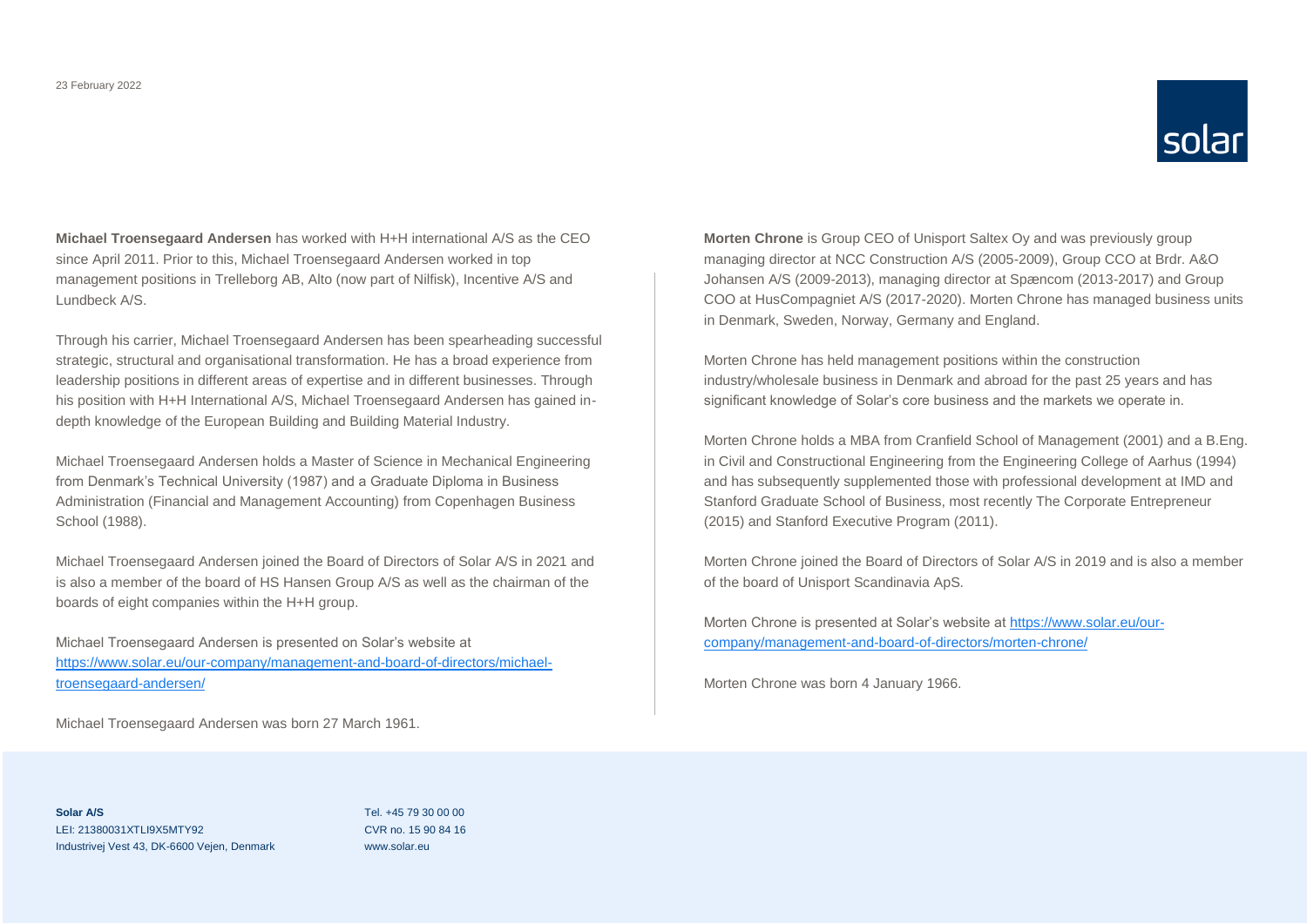

**Peter Bang** has worked in the VELUX group from 1994-2021 and since 2011, he was Executive Director and CFO with responsibility for Group Functions (Finance, Performance Management & BI, IT, HR, Global Business Services, Communication, CSR and Public Affairs). Furthermore, he was responsible for the group's digital, strategic initiatives as well as a range of transformation projects where a more global organisation and culture were implemented in VELUX. Additionally, he has acted in a range of different roles within the VELUX group since 1994.

Peter Bang has experience within construction, climate/energy, globalisation, digitalisation, organisational development, change management, communication as well as finance and performance management.

Peter Bang holds a Master of Economics (1994) from Aarhus University specialising within business economics and financing. By virtue of his employment at VELUX, he has acquired extensive knowledge about trust managed groups and companies affiliated with the construction industry.

Peter Bang joined the Board of Directors of Solar A/S in 2018 and is furthermore CED and member of the board of O.B. Holding. Aabenraa ApS as well as member of board and chairman of the audit committee of BIMobject AB.

Peter Bang is presented at Solar's website at [https://www.solar.eu/our](https://www.solar.eu/our-company/management-and-board-of-directors/Peter-Bang/)[company/management-and-board-of-directors/Peter-Bang/](https://www.solar.eu/our-company/management-and-board-of-directors/Peter-Bang/)

Peter Bang was born 2 April 1969.

**Louise Knauer** worked in the TDC Group in the period 2015-18 as group managing director most recently in the position as Senior Executive Vice President of Group Data, Security and Wholesale, and Group Chief Data & Security Officer at TDC A/S. Her former role in TDC Group was Group Chief Strategy Officer, with responsibility for Strategy, Business Intelligence, M&A among other things. As CEO of Wibroe, Duckerts & Partners, People Group A/S (2013-15), she was previously responsible for the execution of a strategic and financial turn-around and she has worked internationally as a management consultant in McKinsey & Company (2008-13).

Thus, Louise Knauer has experience as CEO and member of executive committees with developing strategies and companies both nationally and internationally. In addition, Louise Knauer has expertise within technologically driven innovation, digitalisation, data / AI / ML and cyber security.

Louise Knauer has studied at CBS (2003-8) with a B.Sc. in Commercial Law and Business Economics and a M.Sc. in Finance and Strategic Management.

Louise Knauer joined the Board of Directors of Solar A/S in 2017 and in addition to this, she handles a number of other board duties as described on Solar's website at <https://www.solar.eu/our-company/management-and-board-of-directors/louise-knauer/>

Louise Knauer was born 6 November 1983.

**Solar A/S** LEI: 21380031XTLI9X5MTY92 Industrivej Vest 43, DK-6600 Vejen, Denmark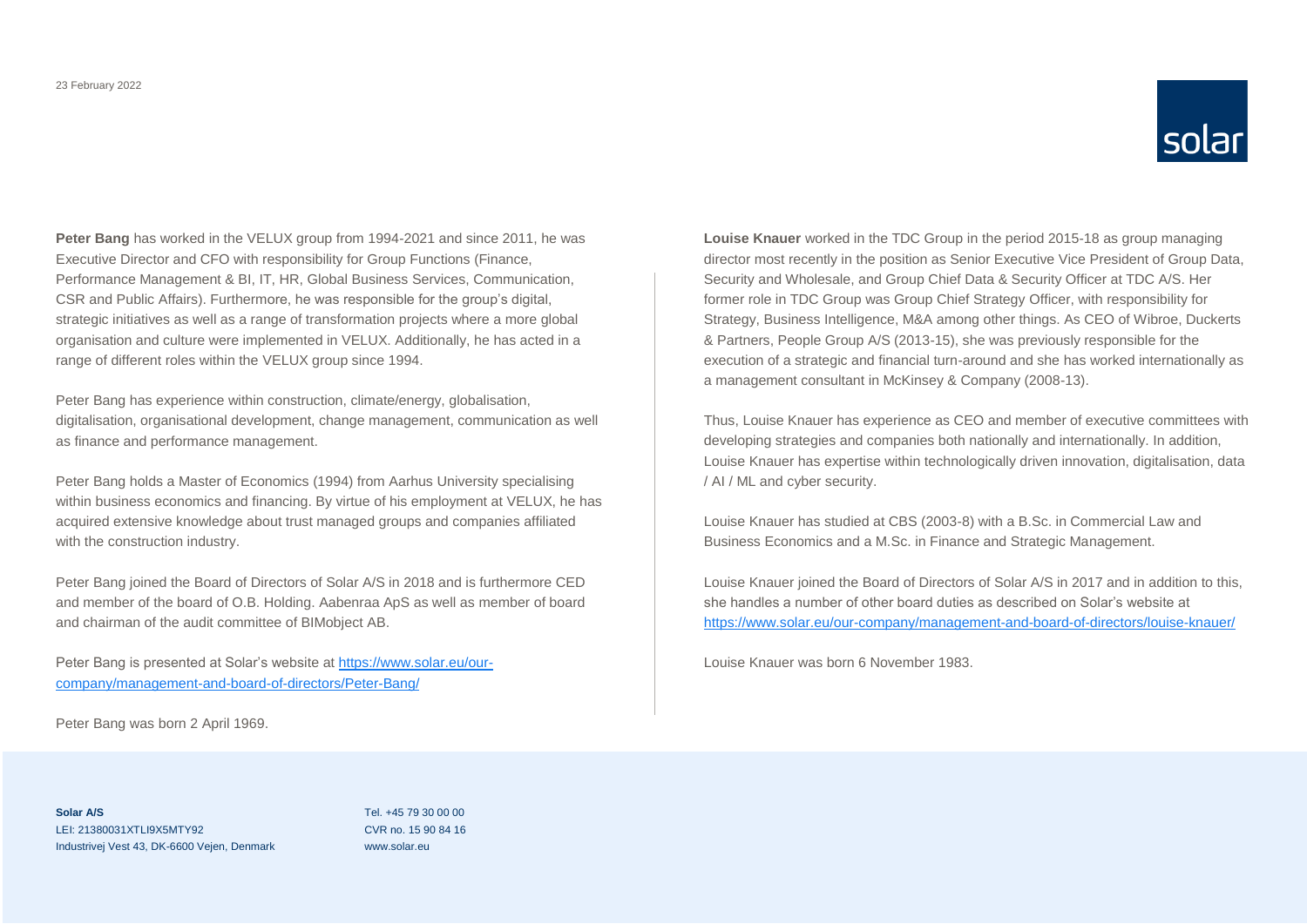

**Jesper Dalsgaard** has been Managing Director of Rambøll Environment & Health since 2019 and in the period 2017-2019 he acted as Managing Director of Rambøll Buildings with global responsibility for Rambøll's activities within building consultancy. Previously, he was Senior Director and Head of Maersk Management Consulting in A.P. Møller-Maersk (2015-17), Group Director, Strategy and M&A in Rambøll Group (2013-14), Business Development Director in VKR Holding (2006-13), Principal in Boston Consulting Group, Business Development Director in C.W. Obel, Vice President in Araneum Consulting and management consultant in A.T. Kearney / Aarsø Nielsen & Partners.

Jesper Dalsgaard has executive management experience of companies managed by funds and companies within the construction industry and has experience within strategy and business development as well as mergers and acquisitions. Furthermore, he has experience with board services from previous duties in a number of companies within the construction industry.

Jesper Dalsgaard has studied at CBS (1987-93) with a B.Sc. and a M.Sc. in Law and Business Administration.

Jesper Dalsgaard joined the Board of Directors of Solar A/S in 2017. Furthermore, he is member of the boards of the Fund of 20th December, Mannaz A/S and a number of Danish and foreign companies within the Rambøll Group.

Jesper Dalsgaard is presented at Solar's website a[t https://www.solar.eu/our](https://www.solar.eu/our-company/management-and-board-of-directors/jesper-dalsgaard/)[company/management-and-board-of-directors/jesper-dalsgaard/](https://www.solar.eu/our-company/management-and-board-of-directors/jesper-dalsgaard/)

Jesper Dalsgaard was born 15 January 1968.

Board members are elected for one year at a time.

The proposed candidates are all Danish citizens.

Of the proposed candidates, Michael Troensegaard Andersen, Morten Chrone, Peter Bang and Louise Knauer are considered independent from the company by the definition in the Danish corporate governance recommendations. Jesper Dalsgaard and Katrine Borum are affiliated with the Fund of 20th December, which is the majority shareholder of Solar A/S.

**Solar A/S** LEI: 21380031XTLI9X5MTY92 Industrivej Vest 43, DK-6600 Vejen, Denmark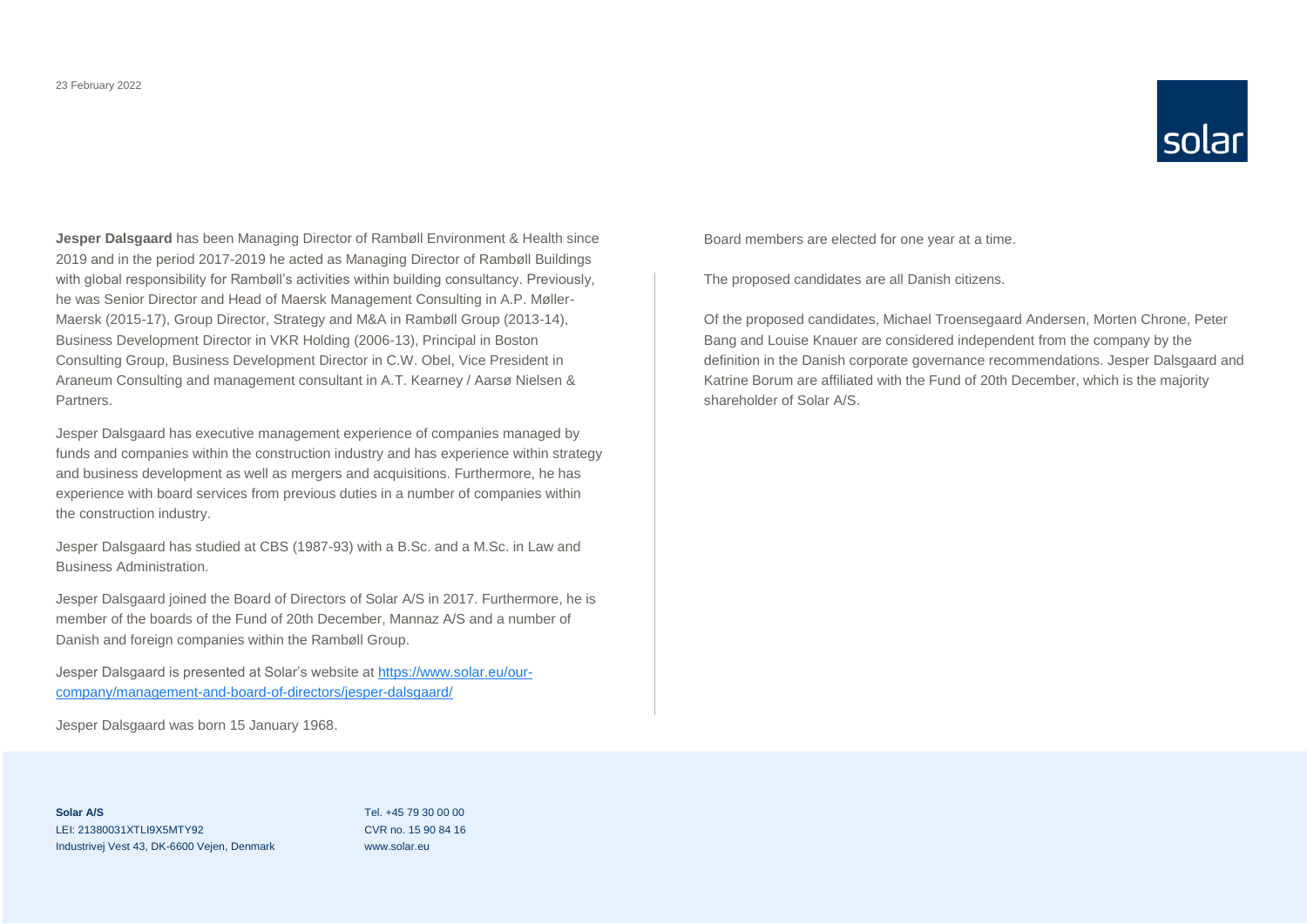

# **2021** REMUNERATION REPORT

**Solar A/S** CVR no. 15908416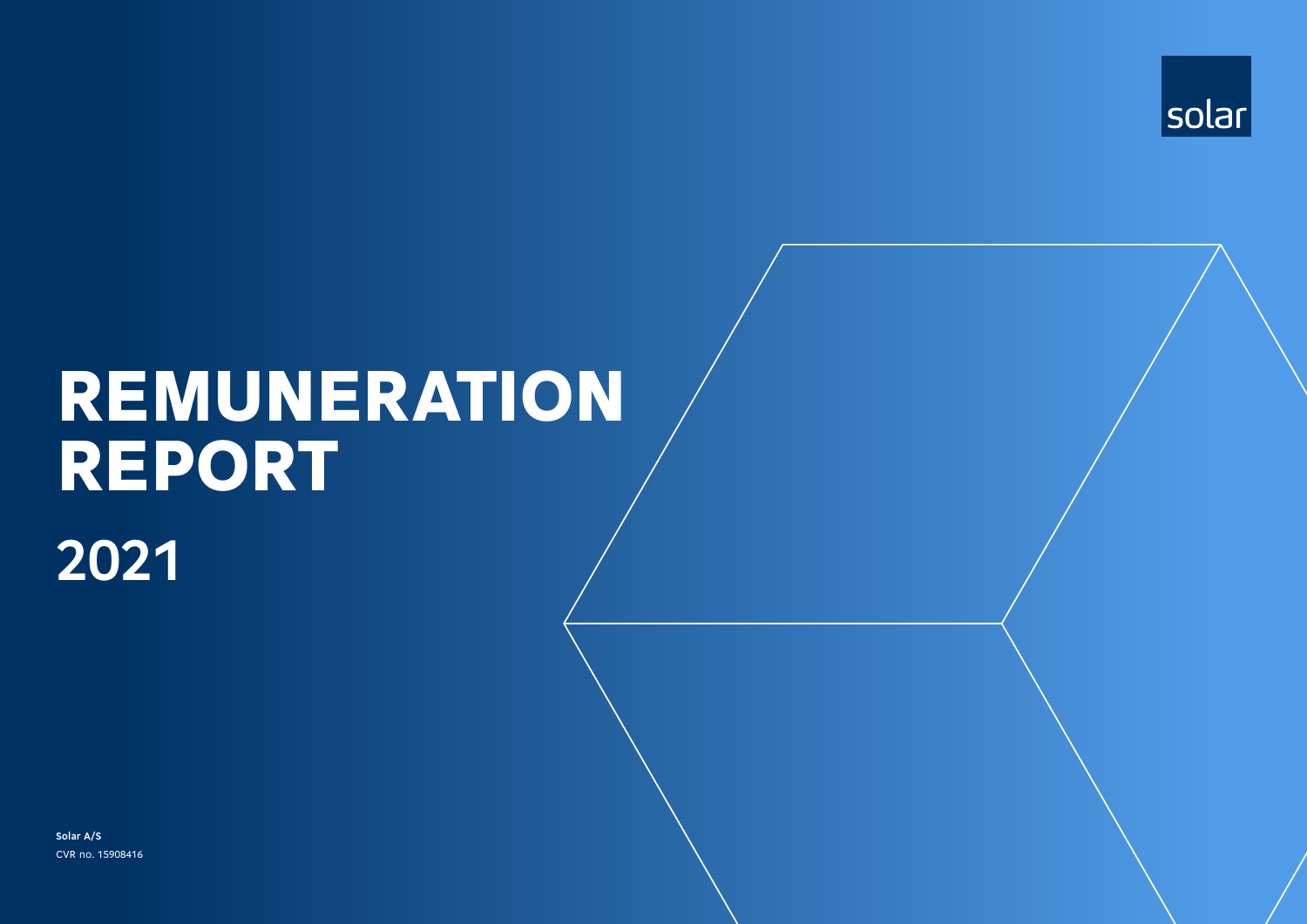### CONTENTS

#### 3 Governance

3 Remuneration Committee

3 Compliance with the Remuneration Policy

#### 4 Financial performance

4 Comparison of remuneration and company performance

#### 5 Board of Directors' Remuneration

5 Fixed annual fee

#### 7 Executive Management Board's Remuneration

- 7 Fixed base salary
- 7 Non-share-based incentives
- 9 Share-based incentives
- 9 Termination and severance payments
- 9 Non-monetary benefits
- 9 Clawback
- 10 Reconciliation to Annual Report 2021
- 10 Overview of shareholding management

#### 11 Statements

- 11 Statement by the Board of Directors
- 12 Independent Auditor's Report

#### THE REMUNERATION REPORT

This Remuneration Report (the "Report") provides an overview of the total remuneration received by each member of the Board of Directors ("Board") and the Executive Board ("EB") of Solar A/S, CVR no. 15908416, ("Company") during 2021 with comparative figures for 2020 and 2019. The EB comprises the members of the Executive Board of Solar A/S registered as such with the Danish Business Authority.

Remuneration of the Board and EB during the past financial year has been provided in accordance with the Remuneration Policy of Solar A/S adopted by the Annual General Meeting on 13 March 2020 and available on the Company's website, https://www.solar.eu/investor/policies/ (the "Remuneration Policy").

The objective of the Remuneration Policy is to ensure common interests between the Company's shareholders and the Company's decision-makers, the decision-makers being the Board and the Executive Board. Furthermore,

the purpose of the Remuneration Policy is to increase long-term value creation and thereby support the Company's business strategy and resilience. In this connection, it is important that the Company is able to attract and retain a qualified management team by offering them market-consistent remuneration within the scope of an approved remuneration policy.

The Report has been prepared in accordance with section 139b of the Danish Companies Act (the "DCA") and the guidelines from the Danish Business Authority from November 2021 (the "Guidelines").

The information included in the Report is derived from the audited Annual Reports of the Company for 2021-2019 available on the Company's website, https://www.solar.eu/ investor/ downloads/.

All amounts are included in DKK, gross.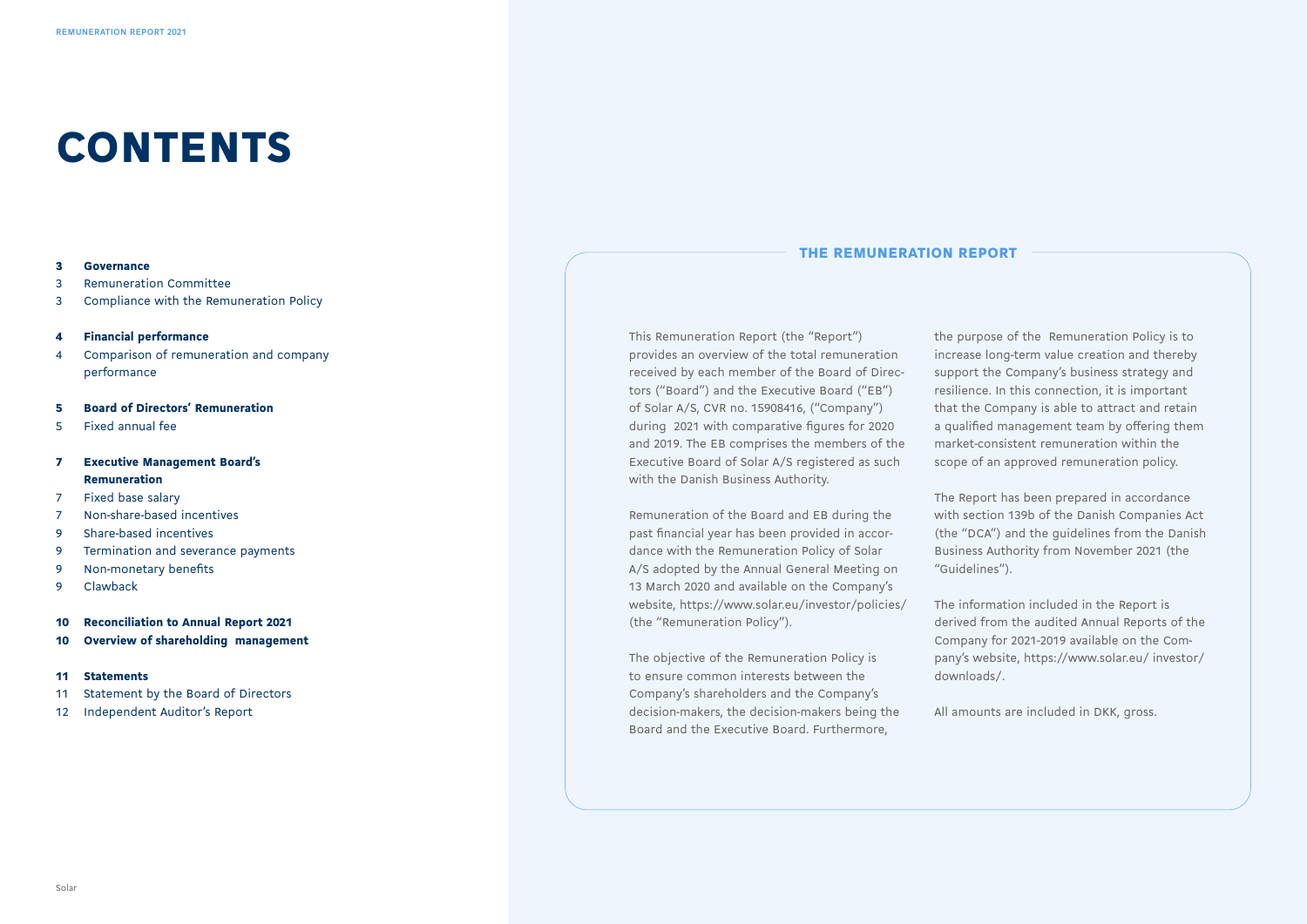# GOVERNANCE

#### REMUNERATION COMMITTEE

The Board has established a Remuneration Committee with three members elected among the members of the Board.

In March 2021, Jens Borum and Louise Knauer were re-elected, while Morten Chrone was newly elected. Jens Borum is chairman of the committee.

The Remuneration Committee's most important tasks in relation to the Board of Directors are:

- To make recommendations for suggestions to the remuneration policy and general guidelines for incentive-based remuneration for the Executive Board.
- To suggest remuneration for the Executive Board, including ensuring that the remuneration is in agreement with the remuneration policy and the Executive Board's performance assessment.
- To monitor that information about the Board of Directors' and Executive Board's remuneration in the annual report is correct, accurate and complete.
- To assist in the preparation of the annual remuneration report.

The Remuneration Committee held one meeting in 2021. One meeting is planned for 2022.

#### COMPLIANCE WITH THE REMUNERATION POLICY

Remuneration of the Board and EB for the 2021 financial year complies with the framework provided by the Remuneration Policy.

The Board received fixed remuneration only.

EB received a combination of fixed and variable remuneration. The fixed remuneration consisted of a base salary and benefits. The variable remuneration consisted of allocation of cash bonus and restricted share units based on financial performance. The allocation is part of safeguarding value creation in Solar and achieving Solar's long-term objectives.

There was no deviation or derogation from the framework provided by the Remuneration Policy.

At the Annual General Meeting in March 2021, the Remuneration Report 2020 was approved without comments.

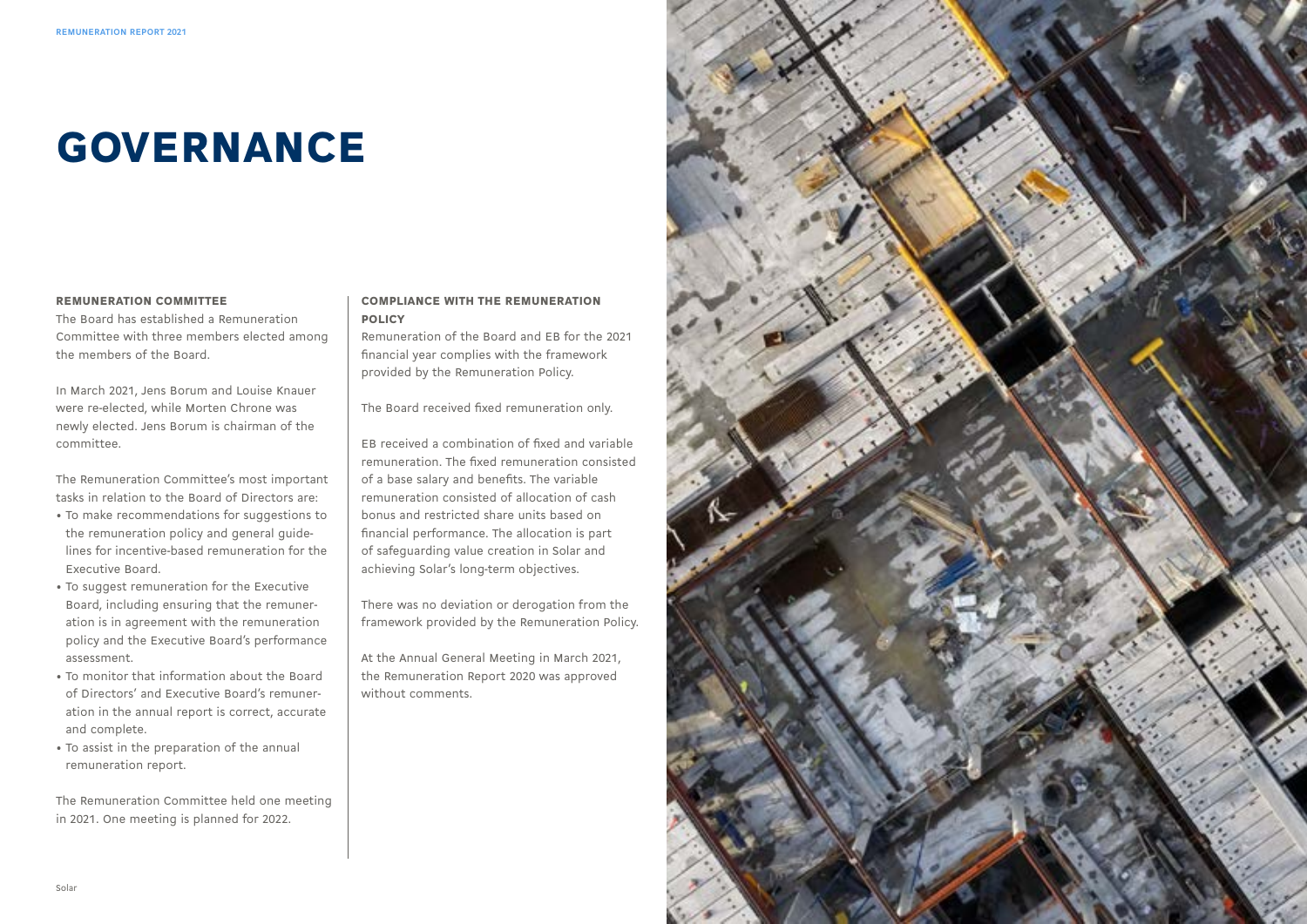### FINANCIAL PERFORMANCE

**We look back on a profitable year where we exceeded our expectations. In 2021, we delivered an all-time high EBITDA result.**

Compared to 2020, we increased EBITDA by DKK 274m to DKK 911m due to strong execution of our CORE+ strategy. Compared to 2020, EBITDA was up by more than 40%.

In 2021, we launched the CORE+ strategy for the period 2021-23 and we set an ambition of an EBITDA margin of >6% for core business. Due to the strong strategy execution and positive one-off price effects amounting to DKK 115m, the ambition was reached already in 2021, as the EBITDA margin was 7.4%

In 2021, we paid ordinary dividend of DKK 28 per share of DKK 100 and in addition extraordinary dividend of DKK 15 per share, totalling dividend payments of DKK 314m to our shareholders.

The Board proposes that DKK 329m be distributed as dividend for the 2021 financial year, corresponding to DKK 45.00 for each share of DKK 100 or an increase of DKK 61% compared to the 2020 ordinaryl dividend.

In addition, the Board proposes that the Company's Board is authorised in the period until the next annual general meeting to decide to distribute extraordinary dividend of up to DKK 50.00 per share.

#### COMPARISON OF REMUNERATION AND COMPANY PERFORMANCE

In 2021, EBITDA increased by 43% while the remuneration to EB increased by 13%.

The remuneration to EB did not increase as much as company performance as the Board has established an equitable ceiling on incentive-based remuneration relative to the relevant EB member's fixed base salary.

This means that for a given year, the total value of the allocated non-share-based incentive remuneration and the allocated share-based incentive remuneration constitutes - as a maximum - an amount corresponding to the EB member's fixed annual base salary at the time of allocation.

#### TABLE 1: COMPARISON OF REMUNERATION AND COMPANY PERFORMANCE

|                                                                | 2021<br>(amount) | 2020<br>(amount) | 2019<br>(amount) | 2021<br>vs. 2020<br>(change) | 2020<br>vs. 2019<br>(change) |
|----------------------------------------------------------------|------------------|------------------|------------------|------------------------------|------------------------------|
| <b>Financial performance</b>                                   |                  |                  |                  |                              |                              |
| <b>EBITA</b>                                                   | 727,000,000      | 455,000,000      | 360,000,000      | 59%                          | 26%                          |
| <b>Invested capital</b>                                        | 1,866,000,000    | 1,760,000,000    | 2,297,000,000    | 6%                           | $-23%$                       |
| Basis for variable remuneration (KPI)                          | 552,830,000      | 257,980,000      | 134,260,000      | 114%                         | 92%                          |
| <b>Executive Board</b>                                         |                  |                  |                  |                              |                              |
| Jens Ellegaard Andersen, CEO                                   | 10,957,230       | 10,100,738       | 7,899,283        | 8%                           | 28%                          |
| Hugo Dorph, CCO                                                | 6,682,294        | 5,620,793        | 4,539,776        | 19%                          | 24%                          |
| Michael H. Jeppesen, CFO                                       | 6,204,304        | 5,330,721        | 4,197,055        | 16%                          | 27%                          |
| <b>Board of Directors</b>                                      |                  |                  |                  |                              |                              |
| Jens Borum, Chairman                                           | 750,000          | 712,500          | 675,000          | 5%                           | 6%                           |
| Jesper Dalgaard, Vice-Chairman                                 | 425,000          | 418,750          | 378,125          | 1%                           | 11%                          |
| Michael Troensegaard Andersen, Board member                    | 306,250          |                  |                  |                              |                              |
| Peter Bang, Board member<br>& Chairman of Audit Committee      | 468,750          | 400,000          | 343,750          | 17%                          | 16%                          |
| Morten Chrone <sup>1</sup> , Board member                      | 312,500          | 312,500          | 218,750          | 0%                           | 14%                          |
| Louise Knauer, Board member                                    | 393,750          | 393,750          | 356,250          | 0%                           | 11%                          |
| Jens Peter Toft <sup>2</sup> , Board member                    | 112,500          | 500,000          | 456,250          | 6%                           | 10%                          |
| Lars Lange Andersen, Board member<br>(employee representative) | 200,000          | 200,000          | 175,000          | 0%                           | 14%                          |
| Ulrik Damgaard, Board member<br>(employee representative)      | 200,000          | 200,000          | 175,000          | 0%                           | 14%                          |
| Bent Frisk, Board member (employee representative)             | 200,000          | 200,000          | 175,000          | 0%                           | 14%                          |
| Average for the listed company Solar A/S's<br>employees (FTE)  |                  |                  |                  |                              |                              |
| Remuneration                                                   | 624,917          | 611,178          | 588,891          | 2.3%                         | 3.8%                         |
| No. of employees (FTE)                                         | 810              | 760              | 765              | 6.6%                         | $-0.6%$                      |

<sup>1)</sup> Elected 19 March 2019. The change 2020 vs. 2019 is adjusted to comparable period.

<sup>2)</sup> Declined re-election 19 March 2021. The change 2021 vs. 2020 is adjusted to comparable period.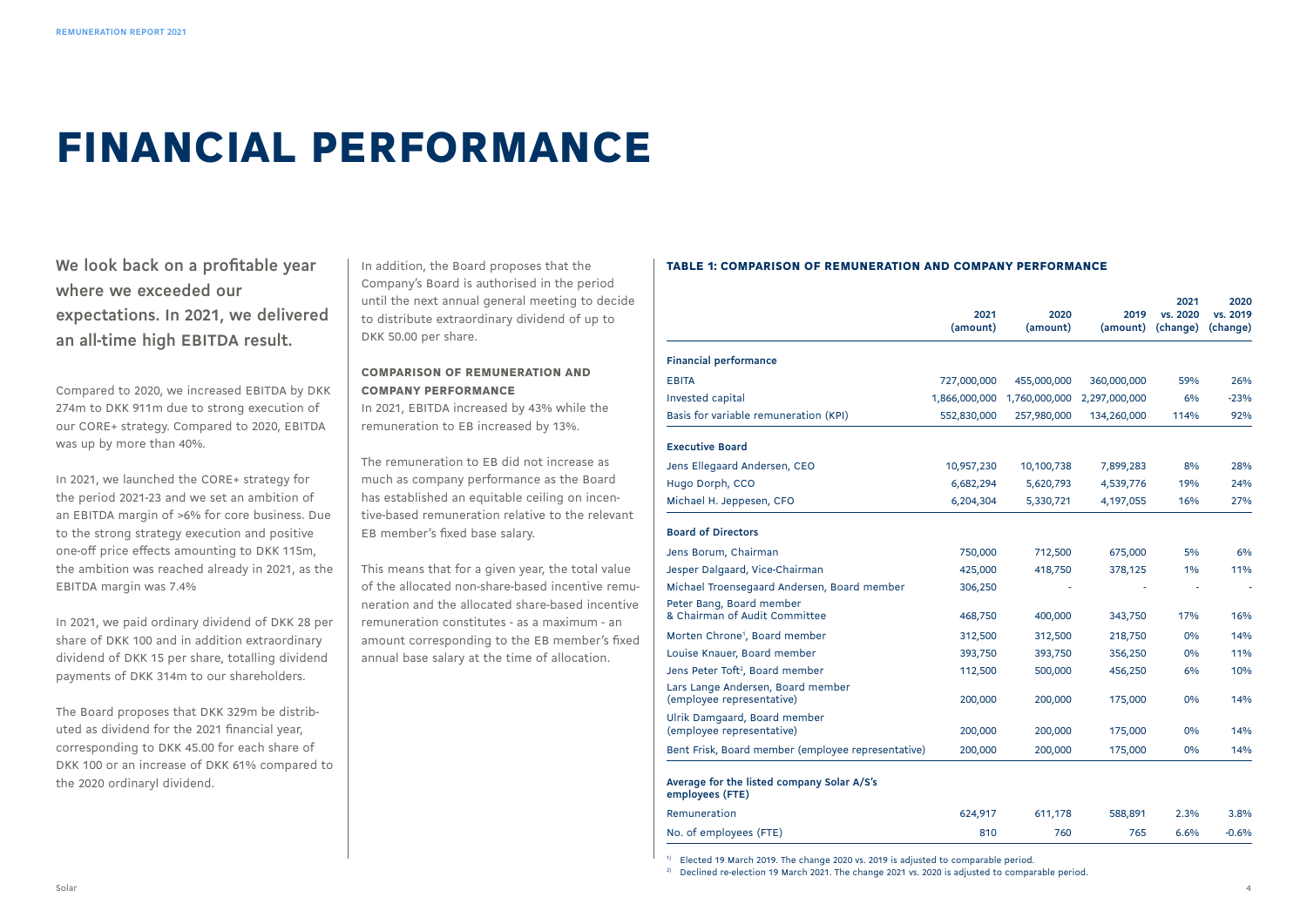# BOARD OF DIRECTORS' REMUNERATION

#### FIXED ANNUAL FEE

Members of the Board receive a fixed annual base fee approved by the Annual General Meet ing. The Chairman receives a multiplier of the annual base fee of three for his extended duties, while the Vice-Chairman and the Chairman of the Audit Committee each receive a multiplier of the annual base fee of 1.5 for their extended duties. No member of the Board is entitled to receive any share-based incentives, other variable remuneration or pension contribution.

Members of the Board may be entitled to addi tional fees as set out in the Remuneration Policy, including for undertaking specific ad hoc tasks beyond the scope of the Board's normal duties. Expenses such as travel expenses and accom modation in connection with board meetings are refunded as per account rendered. When attending meetings, members of the Board, who are not employed by the Solar Group, are compensated for lost income in accordance with the rules set out by the Board.

The following fees for 2021 were approved at the Annual General Meeting on 19 March 2021 as the fees for 2020 and 2019 were approved at the Annual General Meetings previous years.

#### TABLE 2: BOARD FEE FOR 2021 (2019-20)

| DKK                          |       | <b>Board of</b><br><b>Directors</b> |
|------------------------------|-------|-------------------------------------|
| Member, base fee             | 2021  | 200,000                             |
|                              | 2020  | 200,000                             |
|                              | 20191 | 175,000                             |
| Chairman, 3 x base fee       | 2021  | 600,000                             |
|                              | 2020  | 600,000                             |
|                              | 2019  | 525,000                             |
| Vice Chairman,               | 2021  | 300,000                             |
| $1.5 \times \text{base}$ fee | 2020  | 300,000                             |
|                              | 2019  | 262,000                             |
| Chairman                     | 2021  | 300,000                             |
| Audit Committee,             | 2020  | 300,000                             |
| $1.5 \times \text{base}$ fee | 2019  | 262,500                             |

 $1)$  Base fee of DKK 175,000 was unchanged in the period 2015-2019

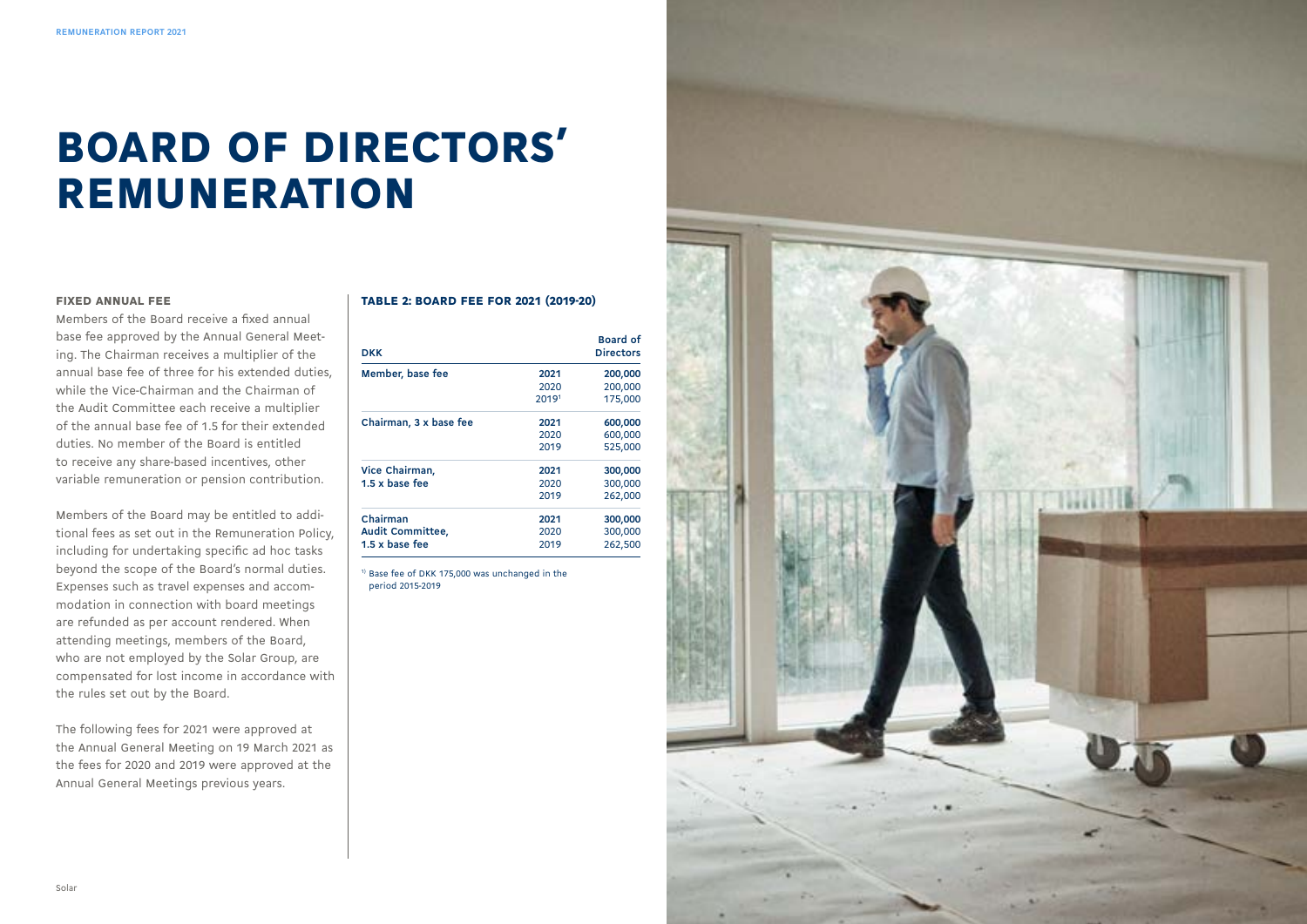#### TABLE 3: REMUNERATION OF BOARD (DKK) FOR 2021 (2019-20)

| <b>Name</b>                | <b>Position</b>                                                                     |      | <b>Annual Fee</b> | Compensation<br>lost income | Total<br>remuneration |
|----------------------------|-------------------------------------------------------------------------------------|------|-------------------|-----------------------------|-----------------------|
| <b>Jens Borum</b>          | Chairman, Member of Audit Committee (until 15/3 2019)                               | 2021 | 600,000           | 150,000                     | 750,000               |
|                            | Chairman of Remuneration Committee (from 15/3 2019), Member of Nomination Committee | 2020 | 600,000           | 112,500                     | 712,500               |
|                            |                                                                                     | 2019 | 525,000           | 150,000                     | 675,000               |
| <b>Jesper Dalsgaard</b>    | Vice Chaiman (from 15/3-2019), Member of Audit Committee (until 15/3 2019)          | 2021 | 300,000           | 125,000                     | 425,000               |
|                            | Chairman of Nomination Committee                                                    | 2020 | 300,000           | 118,750                     | 418,750               |
|                            |                                                                                     | 2019 | 240,625           | 137,500                     | 378,125               |
| Michael                    | Board member, Member of Audit Committee (from 19/3 2021)                            | 2021 | 150,000           | 156,250                     | 306,250               |
| Troensegaard               |                                                                                     | 2020 |                   |                             |                       |
| Andersen                   |                                                                                     | 2019 |                   | $\sim$                      |                       |
| <b>Peter Bang</b>          | Board member, Member of Audit Committee (from 15/3 2019 to 19/3 2021)               | 2021 | 275,000           | 193,750                     | 468,750               |
|                            | Chairman of Audit Committee (from 19/3 2021)                                        | 2020 | 200,000           | 200,000                     | 400,000               |
|                            |                                                                                     | 2019 | 175,000           | 168,750                     | 343,750               |
| <b>Morten Chrone</b>       | Board member (from 15/3 2019)                                                       | 2021 | 200,000           | 112,500                     | 312,500               |
|                            | Member of Remuneration Committee (from 19/3 2021)                                   | 2020 | 200,000           | 112,500                     | 312,500               |
|                            |                                                                                     | 2019 | 131,250           | 87,500                      | 218,750               |
| <b>Louise Knauer</b>       | Board member, Member of Audit Committee (from 15/3 2019)                            | 2021 | 200,000           | 193,750                     | 393.750               |
|                            | Member of Remuneration Committee (from 15/3 2019)                                   | 2020 | 200,000           | 193,750                     | 393,750               |
|                            |                                                                                     | 2019 | 175,000           | 181,250                     | 356,250               |
| <b>Lars Lange Andersen</b> | Board member, employee elected                                                      | 2021 | 200,000           |                             | 200,000               |
|                            |                                                                                     | 2020 | 200,000           |                             | 200,000               |
|                            |                                                                                     | 2019 | 175,000           |                             | 175,000               |
| <b>Ulrik Damgaard</b>      | Board member, employee elected                                                      | 2021 | 200,000           |                             | 200,000               |
|                            |                                                                                     | 2020 | 200,000           |                             | 200,000               |
|                            |                                                                                     | 2019 | 175,000           |                             | 175,000               |
| <b>Bent Frisk</b>          | Board member, employee elected                                                      | 2021 | 200,000           |                             | 200,000               |
|                            |                                                                                     | 2020 | 200,000           |                             | 200,000               |
|                            |                                                                                     | 2019 | 175,000           |                             | 175,000               |
| Jens Peter Toft            | Board member, Chairman of Audit Committee (until 19/3 2021)                         | 2021 | 75,000            | 37,500                      | 112,500               |
|                            | Member of Remuneration Committee (until 19/3 2021)                                  | 2020 | 300,000           | 200,000                     | 500,000               |
|                            |                                                                                     | 2019 | 262,500           | 193,750                     | 456,250               |
| <b>Ulf Gundemark</b>       | Vice Chairman (until 15/3 2019)                                                     | 2020 |                   |                             |                       |
|                            | Chairman of Remuneration Committee (until 15/3 2019)                                | 2019 | 65,625            | 25,000                      | 90,625                |
| Total                      |                                                                                     | 2021 | 2,400,000         | 968,750                     | 3,368,750             |
|                            |                                                                                     | 2020 | 2,400,000         | 937,500                     | 3,337,500             |
|                            |                                                                                     | 2019 | 2,100,000         | 943,750                     | 3,043,750             |
|                            |                                                                                     |      |                   |                             |                       |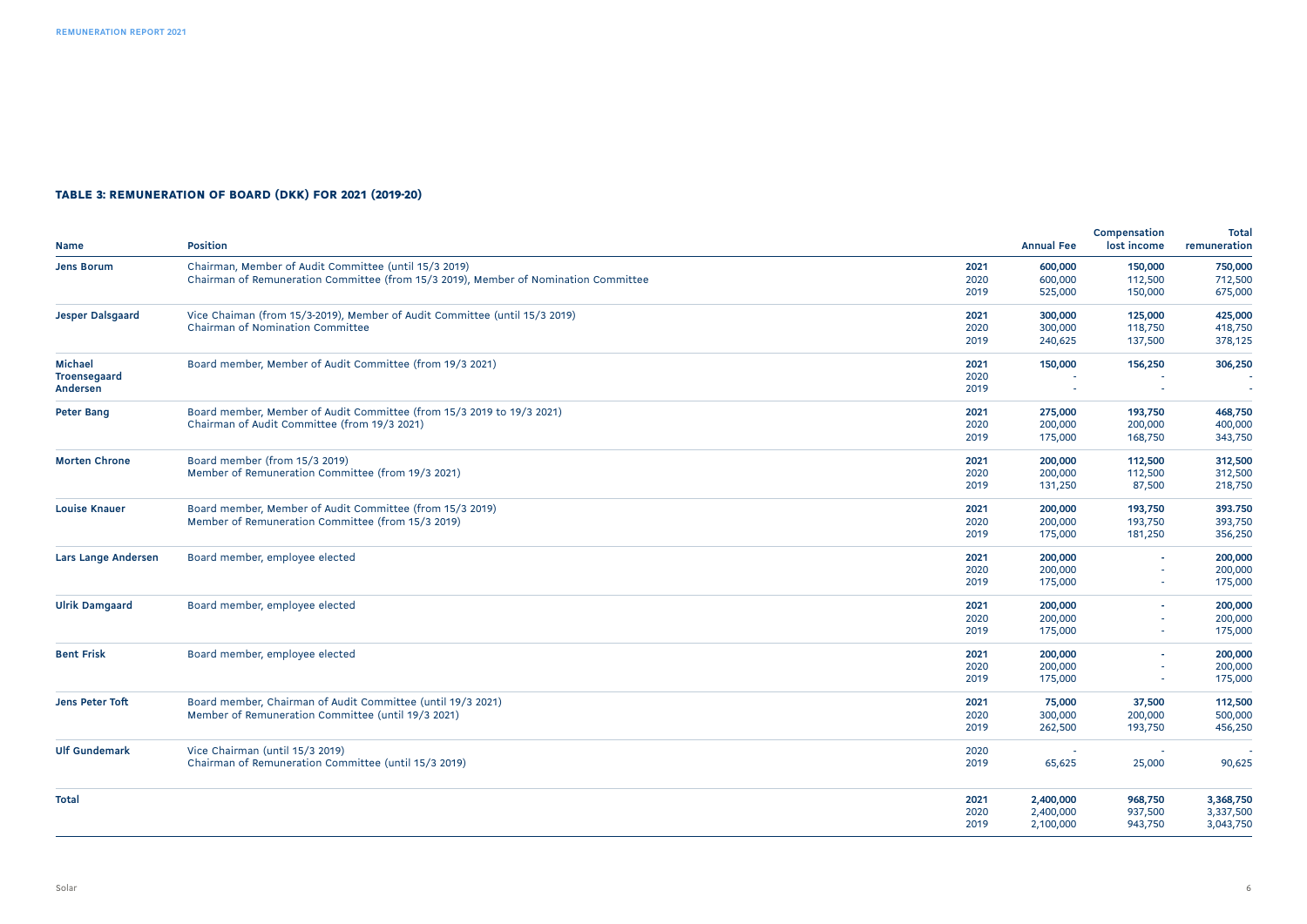### EXECUTIVE MANAGEMENT BOARD'S REMUNERATION

Members of the EB are entitled to an annual remuneration in accordance with the Remuneration Policy, which may consist of the following fixed and variable remuneration components:

- a fixed base salary,
- non-share-based incentives to optimise the EB's incentive in the short and/or long term,
- share-based incentives to optimise the EB's incentive in the long term, and
- employee benefits

It is the Board's opinion that a combination of the above-mentioned remuneration elements contributes towards ensuring that the Company can attract and retain competent executive officers while at the same time encouraging the EB to create value to the benefit of the shareholders – both in the short and long term.

The Board has established a Remuneration Committee. Negotiations regarding changes to the EB's remuneration are conducted by the Remuneration Committee with a mandate from the Board.

The mutual balance between the types of remuneration is stated below and justified because the Board finds that a combination hereof is expedient in the efforts to meet the Company's short-term and long-term objectives.

At the same time, the Board has determined that an equitable ceiling on incentive-based remuneration must be established relative to the relevant EB member's fixed base salary. So, for a given year, the total value of the allocated non-share-based incentive remuneration and the allocated share-based incentive remuneration constitutes - as a maximum - an amount corresponding to the EB member's fixed annual base salary at the time of allocation.

In this Remuneration Report, the value of share-based incentives is included at the total value at the time of granting. In the Annual Report, the estimated present value of the share-based incentive remuneration is calculated in compliance with the principles of recognition and in accordance with the accounting policies applicable at the given time.

#### FIXED BASE SALARY

The fixed annual base salary is intended to attract and retain competent key employees with a view to contributing to the Company's ability to obtain its short and long-term targets.

The EB may participate in the Company's employer-managed pension scheme. The scheme is set up as a defined contribution scheme. The EB members may choose to deposit cash bonuses into a pension scheme set up by the EB member.

#### NON-SHARE-BASED INCENTIVES

The Board may allocate non-share based incentive remuneration to the EB, which may include current, one-off and event-based bonuses. The object of the allocation is to safeguard value creation and to achieve the Company's shortterm and/or long-term objectives.

Non-share-based incentive remuneration may be obtained in different ways. The remuneration may be based on individual results that have been approved by the Board and on results for the Company or the Solar Group, including the result from primary operations (EBITA) or other key figures.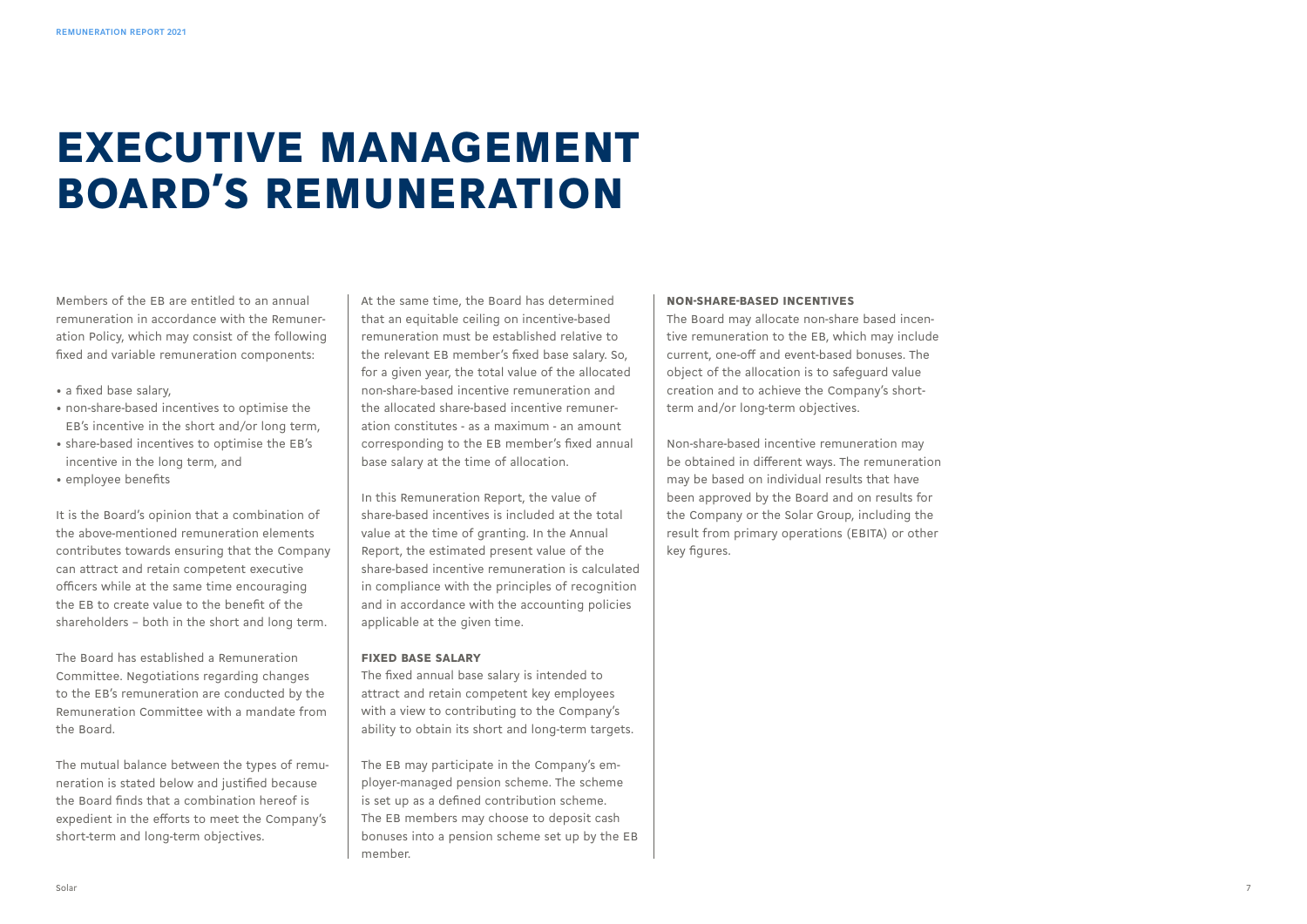#### TABLE 4: REMUNERATION OF EB (DKK) FOR 2021 (2019-20)

| <b>Fixed remuneration</b>    |      |                    | Variable remuneration |                        |                                    | Share of remuneration   |                       |       |          |
|------------------------------|------|--------------------|-----------------------|------------------------|------------------------------------|-------------------------|-----------------------|-------|----------|
| Name and position            |      | <b>Base salary</b> | <b>Benefits</b>       | Cash bonus<br>(earned) | Restricted<br>share units<br>(RSU) | Pension<br>contribution | Total<br>remuneration | Fixed | Variable |
| Jens Ellegaard Andersen, CEO | 2021 | 5,362,800          | 229,358               | 3,575,200              | 1,787,600                          | 2,272                   | 10,957,230            | 51%   | 49%      |
|                              | 2020 | 5,336,400          | 247,422               | 3,009,763              | 1,504,881                          | 2,272                   | 10,100,738            | 55%   | 45%      |
|                              | 2019 | 5,300,000          | 247,527               | 1,566,323              | 783,161                            | 2,272                   | 7,899,283             | 70%   | 30%      |
| Hugo Dorph, CCO              | 2021 | 3,237,600          | 204,822               | 2,158,400              | 1,079,200                          | 2,272                   | 6,682,294             | 52%   | 48%      |
|                              | 2020 | 3,222,000          | 139,199               | 1,504,881              | 752,441                            | 2,272                   | 5,620,793             | 60%   | 40%      |
|                              | 2019 | 3,200.000          | 162,762               | 783,161                | 391,581                            | 2,272                   | 4,539,776             | 74%   | 26%      |
| Michael H. Jeppesen, CFO     | 2021 | 3,001,600          | 198,831               | 2,001,067              | 1,000,534                          | 2,272                   | 6,204,304             | 52%   | 48%      |
|                              | 2020 | 2,869,200          | 201,927               | 1,504,881              | 752,441                            | 2,272                   | 5,330,721             | 58%   | 42%      |
|                              | 2019 | 2,850,000          | 170,041               | 783,161                | 391,581                            | 2,272                   | 4,197,055             | 72%   | 28%      |
| <b>Total</b>                 | 2021 | 11,602,000         | 633,011               | 7,734,667              | 3,867,334                          | 6,816                   | 23,843,828            | 51%   | 49%      |
|                              | 2020 | 11,427,600         | 588,548               | 6,019,525              | 3,009,763                          | 6,816                   | 21,052,252            | 57%   | 43%      |
|                              | 2019 | 11,350,000         | 580,330               | 3,132,645              | 1,566,323                          | 6,816                   | 16,636,114            | 72%   | 28%      |

#### TABLE 5: KPI FOR CASH BONUS AND RESTRICTED SHARES

|                              |                                                            | <b>Actual KPI performance</b> |                             |                                          |                            |                           |                                                      |                                                    |                               |                        |                                                                 |
|------------------------------|------------------------------------------------------------|-------------------------------|-----------------------------|------------------------------------------|----------------------------|---------------------------|------------------------------------------------------|----------------------------------------------------|-------------------------------|------------------------|-----------------------------------------------------------------|
| Name and position            | <b>Description of KPI</b>                                  |                               | weighting of<br><b>KPIS</b> | Relative Minimum and<br>maximum<br>award |                            | <b>EBITA Amortisation</b> | Average<br>invested<br>capital                       | Relative<br>achievement achievement<br><b>KPIs</b> | <b>Maximum</b><br><b>KPIs</b> | bonus earned           | <b>Actual value</b><br>Actual cash of restricted<br>share units |
| Jens Ellegaard Andersen, CEO | EBITA less amortisation less interests on invested capital | 2021<br>2020                  | 100%<br>100%                | $0 - 5,362,800$<br>$0 - 5,336,400$       | 727.000.000<br>455,000,000 |                           | 55,000,000 1,996,000,000<br>68,000,000 2,102,000,000 | 180%<br>85%                                        | 100%<br>85%                   | 3,575,200<br>3,009,763 | 1,787,600<br>1,504,881                                          |
| Hugo Dorph, CCO              | EBITA less amortisation less interests on invested capital | 2021<br>2020                  | 100%<br>100%                | $0 - 3.237.600$<br>$0 - 3.222.000$       | 727,000,000<br>455,000,000 |                           | 55,000,000 1,996,000,000<br>68,000,000 2,102,000,000 | 149%<br>70%                                        | 100%<br>70%                   | 2,158,400<br>1,504,881 | 1,079,200<br>752,441                                            |
| Michael Jeppesen, CFO        | EBITA less amortisation less interests on invested capital | 2021<br>2020                  | 100%<br>100%                | $0 - 3,001,600$<br>$0 - 2,869,200$       | 727,000,000<br>455,000,000 |                           | 55,000,000 1,996,000,000<br>68,000,000 2,102,000,000 | 161%<br>79%                                        | 100%<br>79%                   | 2,001,067<br>1,504,881 | 1,000,534<br>752.441                                            |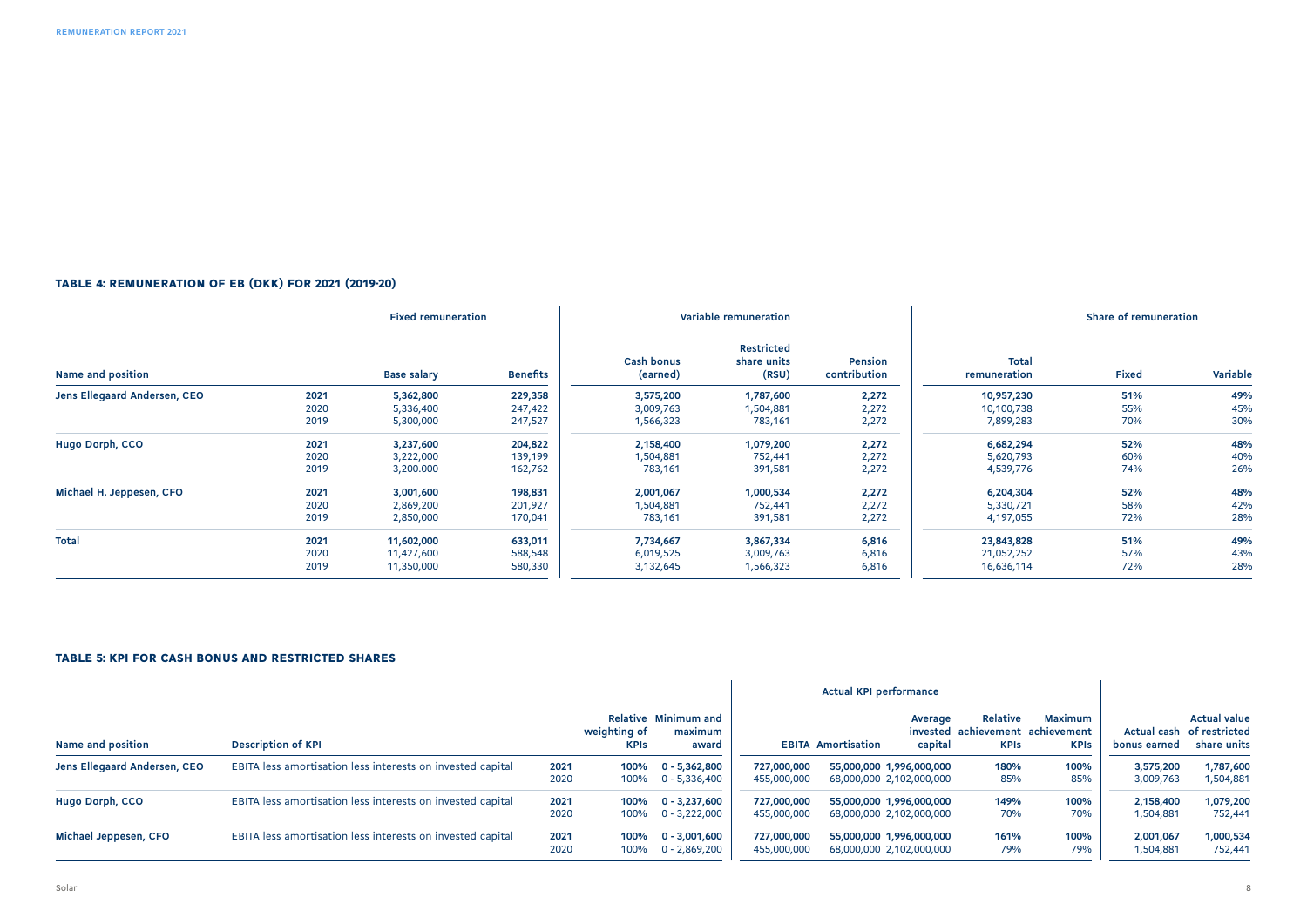#### SHARE-BASED INCENTIVES

The Board may allocate share-based incentives to the EB, such as restricted B shares in the Company, the right to acquire a number of B shares (share options) in the Company, phantom shares or similar instruments. The objective of the allocation is to safeguard value creation and to achieve the Company's long-term objectives.

The allocation takes place annually after publication of the Annual Report. The allocation may be estimated based on targets set out by the Board. The Board decided to grant restricted shares to the EB in 2021-2019, which is in line with the remuneration policy for long-term incentives.

Restricted shares are granted for no consideration and provide the holder with the right and obligation to receive B shares at a nominal value of DKK 100.

Variable remuneration is based on a percentage of EBITA less amortisation less interest on the average invested capital. The allocation is 50% for the CEO and 25% for the CCO and CFO respectively. The maximum award corresponds to the annual base salary for each member. One third of the calculated award is allocated as restricted share units, while the remaining two thirds of the award are allocated as cash bonus.

The share price at the time of granting is based on the average share price on Nasdaq Copenhagen on the first 10 business days after publication of the Annual Report. The restricted shares vest three years after the time of granting. At this point, the holder may exercise the restricted share granting.

The share price at the time of granting is fixed at DKK 456.39 (2020: DKK 319.39 / 2019: DKK 297.7). The grant of shares vests in 2024 (2023 / 2022).

Restricted shares can be vested at the expiry of the vesting period if the individual EB member is still employed.

#### TERMINATION AND SEVERANCE PAYMENTS

The Company can terminate employment at 12 months' notice. A member of the EB can terminate employment with the Company at 6 months' notice.

In the event of the EB member's resignation or the Company's termination of employment, a proportional part of any cash bonus up to the time of the termination of the employment is paid.

The EB members' employment contracts provide for severance pay, which, if the Company terminates the employment or the agreement expires, implies payment of up to 12 months' salary, against the EB member to a reasonable extent being available with information during the notice period or until resignation in case of expiry of the agreement. Severance pay is paid upon the expiry of the notice period or upon resignation in the event of expiry of the agreement.

In the 2021 financial year, no termination or severance payments took place.

#### NON-MONETARY BENEFITS

A number of work-related benefits are available to the EB, including company car and other minor fringe benefits. The extent/size of the individual benefits is negotiated with the individual EB member.

The EB is also covered by the Company's insurance schemes. The EB's dependants, i.e. such as a cohabiting spouse / a cohabitant at the same officially registered address, alternatively children under the age of 18, will receive up to six months' salary in the event of the death of an Executive Board member while he is still employed by the Company.

#### **CLAWBACK**

If it is found after the allocation of variable remuneration components that these were paid erroneously, the Company may reclaim the variable components in full or in part.

In the 2021 financial year, no incentive remuneration was reclaimed.

#### TABLE 6: EB'S PREVIOUS AND EXISTING RESTRICTED SHARE UNITS

|                              |      | Number of restricted share units |         |                |             |                                        |
|------------------------------|------|----------------------------------|---------|----------------|-------------|----------------------------------------|
| Name and position            |      | <b>Beginning</b><br>of year      | Granted | <b>Settled</b> | End of year | Value of<br>share units<br>outstanding |
| Jens Ellegaard Andersen, CEO | 2021 | 5,076                            | 4.184   | 1.088          | 8,172       | 3,447,059                              |
|                              | 2020 | 2.410                            | 2,666   | 0              | 5,076       | 940,080                                |
| Hugo Dorph, CCO              | 2021 | 2.738                            | 2.110   | 630            | 4.218       | 1,822,248                              |
|                              | 2020 | 1.397                            | 1,341   | 0              | 2,738       | 524,360                                |
| Michael Jeppesen, CFO        | 2021 | 2.496                            | 2.089   | 526            | 4,059       | 1,702,858                              |
|                              | 2020 | 1,165                            | 1,331   | 0              | 2,496       | 458,640                                |

In 2024 (2023), the holder may exercise the restricted shares granted in 2021 (2020). The restricted share units settled in 2021 had an exercise price of 399.19 while the price at time of settlement was 456.39.

#### TABLE 7: EB'S PREVIOUS AND EXISTING RESTRICTED SHARE OPTIONS

|                              |      | Number of restricted share options |         |         |             |                                        |
|------------------------------|------|------------------------------------|---------|---------|-------------|----------------------------------------|
| Name and position            |      | <b>Beginning</b><br>of year        | Granted | Settled | End of year | Value of<br>share units<br>outstanding |
| Jens Ellegaard Andersen, CEO | 2021 | 2,709                              | 0       | 2,709   | 0           |                                        |
|                              | 2020 | 2,709                              | 0       | 0       | 2,709       | 38,976                                 |
| Hugo Dorph, CCO              | 2021 | 2,703                              | 0       | 2.703   | 0           |                                        |
|                              | 2020 | 2,703                              | 0       | 0       | 2,703       | 38,890                                 |
| Michael Jeppesen, CFO        | 2021 | 2,186                              | 0       | 2,186   | 0           |                                        |
|                              | 2020 | 2,186                              | 0       | 0       | 2,186       | 32,819                                 |

The share options vested in 2021, 10 banking days after the publication of Annual Report 2020. The exercise price was DKK 373.84. At time of settlement the price was DKK 456.39. Jens Ellegaard Andersen, CEO, and Michael H. Jeppesen, CFO, were granted an equivalent number of shares for their share options, while Hugo Dorph, CCO, cash settled his share options for DKK 223,140.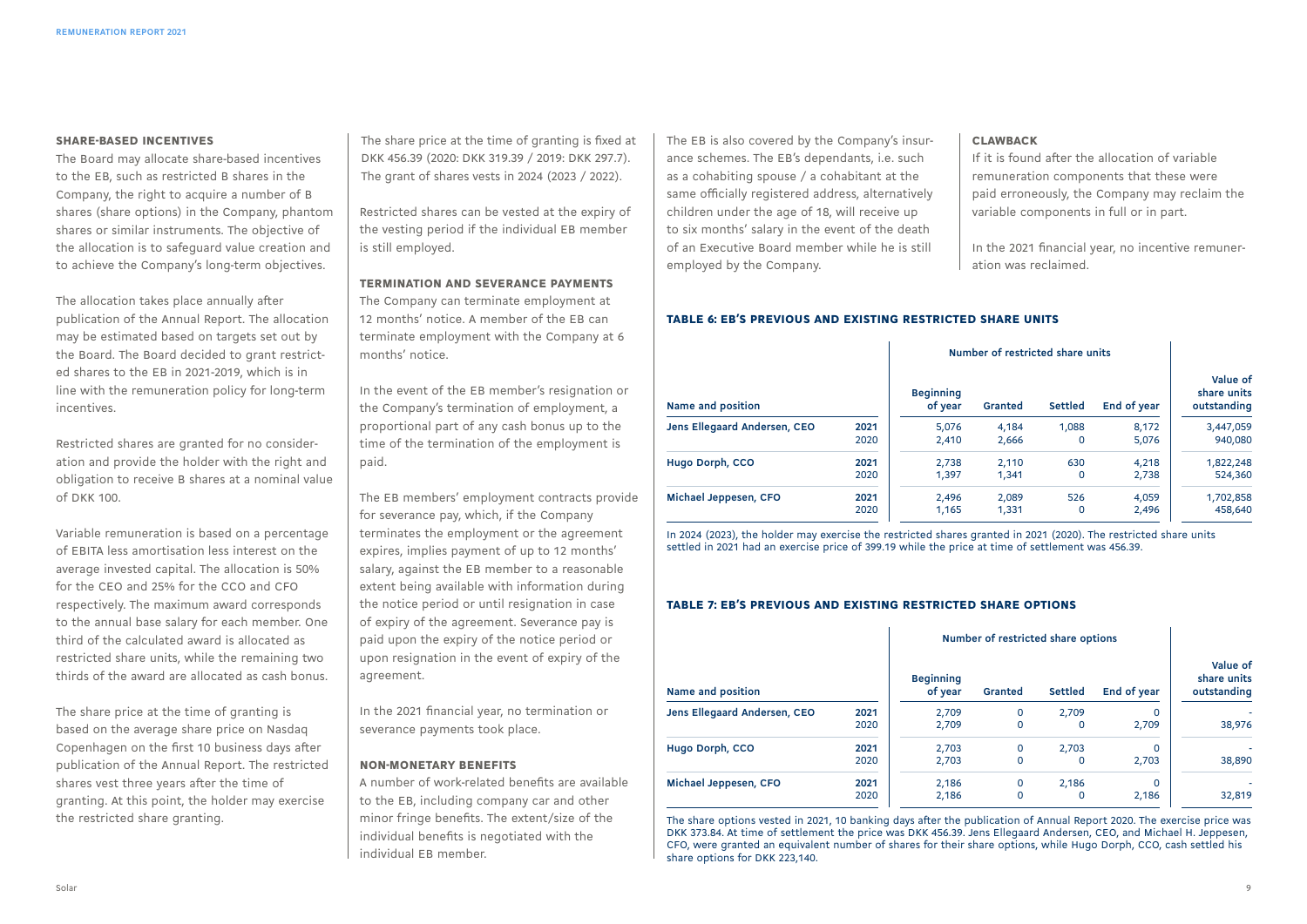#### TABLE 8: RECONCILIATION TO ANNUAL REPORT TABLE 9: SHAREHOLDING BY THE EXECUTIVE BOARD AND THE BOARD OF DIRECTORS

|                                      |           | <b>Board</b> | EB.        |              |  |
|--------------------------------------|-----------|--------------|------------|--------------|--|
|                                      | 2021      | 2020         | 2021       | 2020         |  |
| Remuneration cf. Remuneration Report | 3,368,750 | 3,337,500    | 23,843,828 | 21,052,252   |  |
| <b>Restricted share units</b>        |           |              |            |              |  |
| Granted pay versus IFRS 2 expense    | ٠         | ٠            | 2,722,446  | $-1,610,940$ |  |
| Remuneration cf. Annual Report       | 3,368,750 | 3,337,500    | 26,566,274 | 19,441,312   |  |

|                              |      | <b>Beginning</b> | <b>Acquired</b><br>or vested | <b>Divested</b> | End    | <b>Market</b><br>value |
|------------------------------|------|------------------|------------------------------|-----------------|--------|------------------------|
| <b>Executive Board</b>       |      |                  |                              |                 |        |                        |
| Jens Ellegaard Andersen, CEO | 2021 | 5,520            | 3,722                        | ٠               | 9,242  | 7,347,390              |
|                              | 2020 | 4,480            | 1,040                        | ٠               | 5,520  | 1,987,200              |
| Hugo Dorph, CCO              | 2021 | ٠                | ٠                            | ٠               | ٠      |                        |
|                              | 2020 | ٠                | ٠                            | ٠               | ٠      |                        |
| Michael H. Jeppesen, CFO     | 2021 | 1,894            | 2,186                        |                 | 4,080  | 3,243,600              |
|                              | 2020 | 1,894            |                              | ٠               | 1,894  | 681,840                |
| <b>Total</b>                 | 2021 | 7,414            | 5,908                        | ٠               | 13,322 | 10,590,990             |
|                              | 2020 | 6,374            | 1,040                        | ٠               | 7,414  | 2,669,040              |

| <b>Board of Directors</b>       |      |         |       |   |         |            |
|---------------------------------|------|---------|-------|---|---------|------------|
| Jens Borum, Chairman            | 2021 | 118,520 | 1,500 | ٠ | 120,020 | 95,415,900 |
|                                 | 2020 | 118,520 |       | ٠ | 118,520 | 42,667,200 |
| Jesper Dalsgaard, Vice-Chairman | 2021 | 1,100   |       | ٠ | 1,100   | 874,500    |
|                                 | 2020 | 500     | 600   | ٠ | 1,100   | 396,000    |
| Michael Troensegaard Andersen,  | 2021 |         | 510   |   | 510     | 405,450    |
| <b>Board member</b>             | 2020 | ٠       |       | ٠ |         |            |
| Peter Bang, Board member        | 2021 | 1,200   |       |   | 1,200   | 954,000    |
| & Chairman of Audit Committee   | 2020 | 400     | 800   | ٠ | 1,200   | 432,000    |
| Morten Chrone, Board member     | 2021 | 712     |       |   | 712     | 566,040    |
|                                 | 2020 | 410     | 302   | ٠ | 712     | 256,320    |
| Louise Knauer, Board member     | 2021 | 381     |       | ٠ | 381     | 302,895    |
|                                 | 2020 | 381     |       | ٠ | 381     | 137,160    |
| Total                           | 2021 | 121,913 | 2,010 | ٠ | 123,923 | 98,518,785 |
|                                 | 2020 | 120,211 | 1,702 | ٠ | 121,913 | 43,888,680 |
|                                 |      |         |       |   |         |            |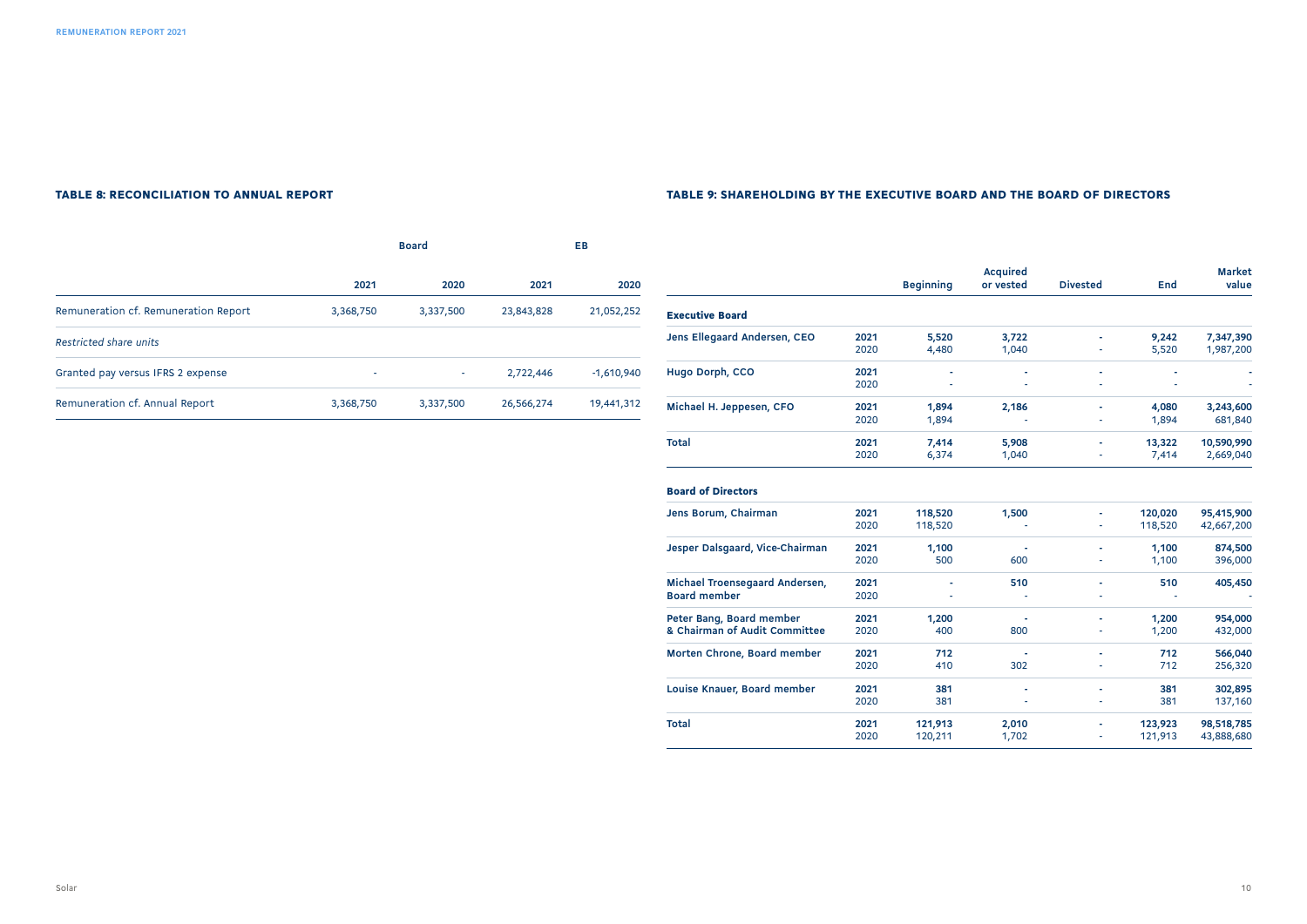### STATEMENT BY THE BOARD OF DIRECTORS

The Board of Directors has today considered and approved the Remuneration Report for the financial year 2021 for the listed company Solar A/S.

The Remuneration Report has been prepared in accordance with section 139 b of the Danish Companies Act.

In our opinion, the remuneration report is in accordance with the remuneration policy adopted at the Annual General Meeting, and is free from material misstatement and omissions, whether due to fraud or error.

We recommend that the Remuneration Report be subject to an indicative vote at the Annual General Meeting.

Vejen, 10 February 2022

#### BOARD OF DIRECTORS

| <b>Jens Borum</b><br>Chairman           | <b>Jesper Dalsgaard</b><br>Vice-chairman | <b>Lars Lange Andersen</b> |
|-----------------------------------------|------------------------------------------|----------------------------|
| <b>Michael Troensegaard</b><br>Andersen | <b>Peter Bang</b>                        | <b>Morten Chrone</b>       |
| <b>Ulrik Damgaard</b>                   | <b>Bent H. Frisk</b>                     | <b>Louise Knauer</b>       |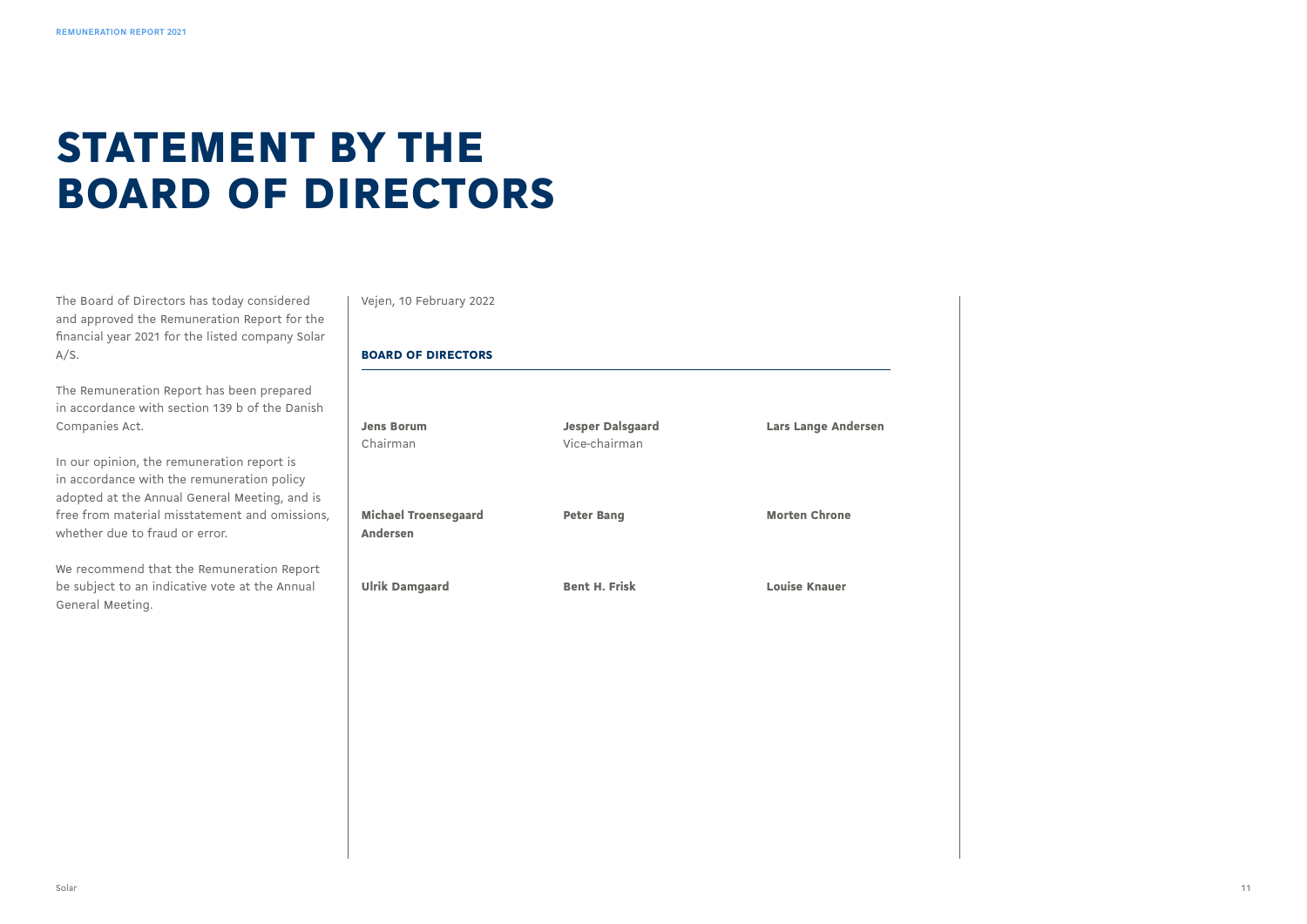# INDEPENDENT AUDITOR'S REPORT

#### TO THE SHAREHOLDERS OF SOLAR A/S

We have examined whether Management has fulfilled its obligations to disclose the information required by section 139b(3) of the Danish Companies Act in the company's remuneration report for 2021.

#### MANAGEMENT'S RESPONSIBILITY

Management is responsible for the preparation of the remuneration report in accordance with section 139b of the Danish Companies Act and the remuneration policy adopted at the Annual General Meeting.

Further Management is responsible for the internal control that the Board of Directors considers needed to prepare the remuneration report that is free from material misstatement and omissions, whether due to fraud or error.

#### AUDITOR'S RESPONSIBILITY

It is our responsibility to express a conclusion on whether Management has fulfilled its obligations to disclose the information required by section 139b(3) of the Danish Companies Act in the company's remuneration report.

We have conducted our examinations in accordance with ISAE 3000, Assurance Engagements Other than Audits or Reviews of Historical Financial Information, and additional require-

ments under Danish audit regulation to obtain reasonable assurance about our conclusion.

Deloitte Statsautoriseret Revisionspartnerselskab is subject to International Standard on Quality Control (ISQC) 1 and, accordingly, applies a comprehensive quality control system, including documented policies and procedures regarding compliance with ethical requirements, professional standards and applicable legal and regulatory requirements.

We have complied with the requirements for independence and other ethical requirements of the International Ethics Standards Board for Accountants' International Code of Ethics for Professional Accountants (IESBA Code), which is founded on fundamental principles of integrity, objectivity, professional competence and due care, confidentiality and professional behaviour, and ethical requirements applicable in Denmark.

Our examinations included an examination of whether the remuneration report, to the extent relevant, includes the disclosures required by section 139b(3), items 1-6, of the Danish Companies Act for the remuneration of each member of Management.

Our examinations have not included an examination of accuracy and completeness of the disclosures, and we do not express any conclusion on this.

#### CONCLUSION

It is our opinion that Management has fulfilled its obligations to disclose, in all material respects, the information required by section 139b(3) of the Danish Companies Act in the company's remuneration report for 2021.

Aarhus, 10 February 2022

#### Deloitte

Statsautoriseret Revisionspartnerselskab Business Registration No 33 96 35 56

Henrik Vedel State-Authorised Public Accountant MNE no mne10052

Lars Siggaard Hansen State-Authorised Public Accountant MNE no mne32208